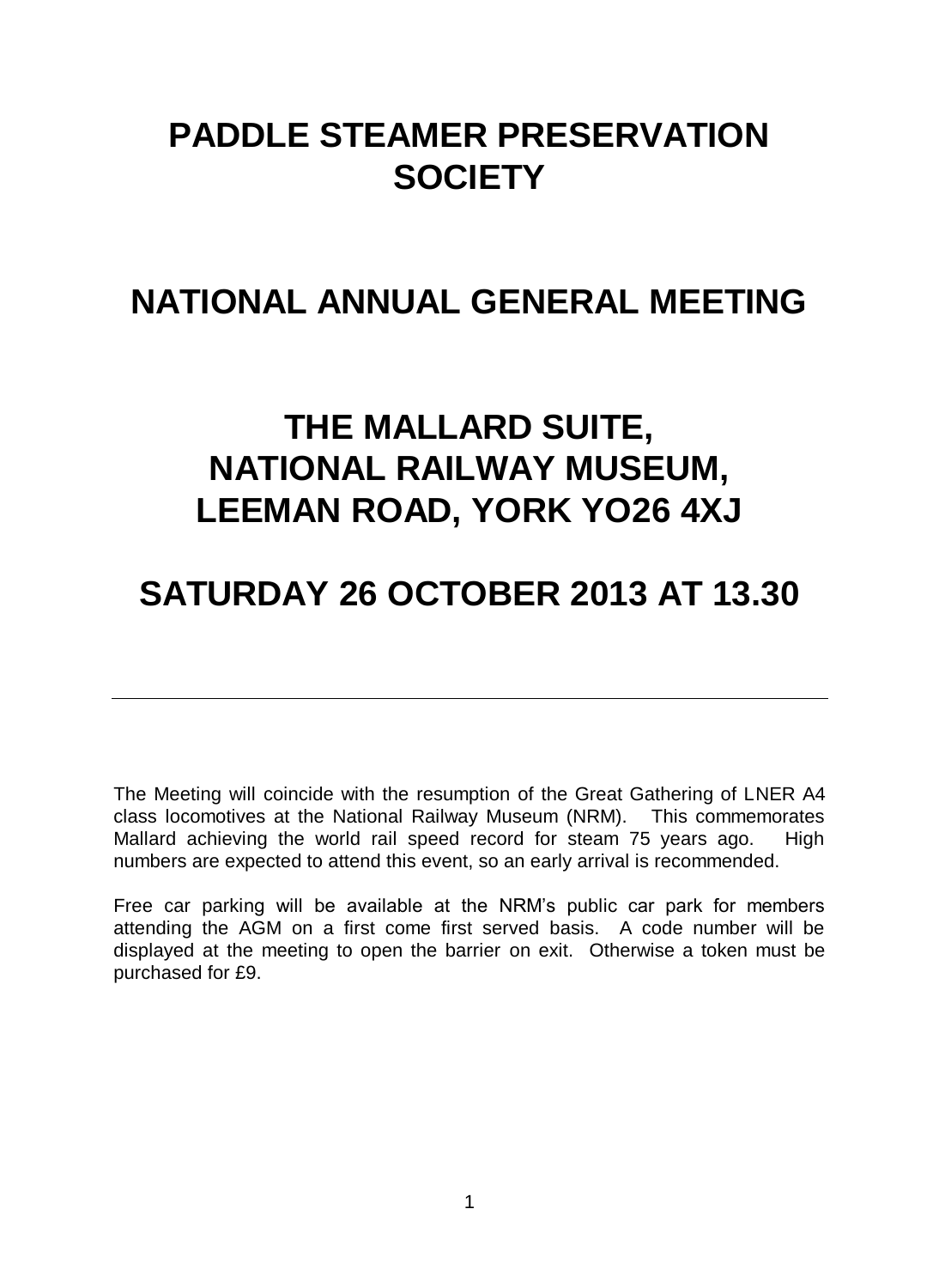# **PADDLE STEAMER PRESERVATION SOCIETY A charitable company limited by guarantee not having a share capital**

NOTICE IS HEREBY GIVEN that the Twenty-sixth Annual General Meeting of the Paddle Steamer Preservation Society will be held at the Mallard Suite at the National Railway Museum, Leeman Road, York YO26 4XJ on Saturday 26 October 2013 at 13.30 hours to transact the following business: -

- 1. To receive the Reports of the Council of Management and Reporting Accountants and the Society's Financial Statements for the year ended 31 December 2012. This item will include reports on P.S. Kingswear Castle, P.S. Waverley, P.S. Maid of the Loch, M.V. Balmoral and other paddlers.
- 2. To note that Myra Allen, Martin Longhurst and Paul Semple have been re-elected unopposed as Members of the Council of Management.
- 3. To fill the casual vacancy on the Council of Management caused by the resignation of Patrick Murrell on 7 September 2013. The Council of Management recommends the election of Iain Dewar who was co-opted on 7 September 2013, having been elected as Chairman Designate of the Society. Please see "Introducing Iain Dewar" on the back page.
- 4. To appoint Adey, Fitzgerald & Walker as Reporting Accountants to the Society for the ensuing year, and to authorise the Council of Management to fix their remuneration.
- 5. To consider and, if thought fit, pass the following Special Resolution 1 which will be proposed on behalf of the Council of Management:

"That the existing memorandum and articles of association in their entirety be removed and replaced by the new articles of association set out in Annex 1 to this notice."

6. Subject to the adoption of the new articles of association, to consider and, if thought fit, pass the following Ordinary Resolution 1 which will be proposed on behalf of the Council of Management:

"That the terms of membership of members of the Council of Management shall be set as stated in Annex 2 to this notice."

7. To consider and, if thought fit, pass the following Ordinary Resolution 2 which will be proposed on behalf of the Council of Management:

"That this Meeting calls on all members always to act in the best interests of the Society and its associated vessels and companies. In so doing members should observe the Social Media Guidelines as adopted by the Council of Management on 7 September 2013 and set out in Annex 3 to this notice."

8. To consider and, if thought fit, pass the Ordinary Resolution 3 set out in Annex 4 to this notice, proposed by Mr C Nimmo, a member.

By Order of the Council

John Anderson **Secretary** 13 September 2013

17 Stockfield Close, Hazlemere, HIGH WYCOMBE, HP15 7LA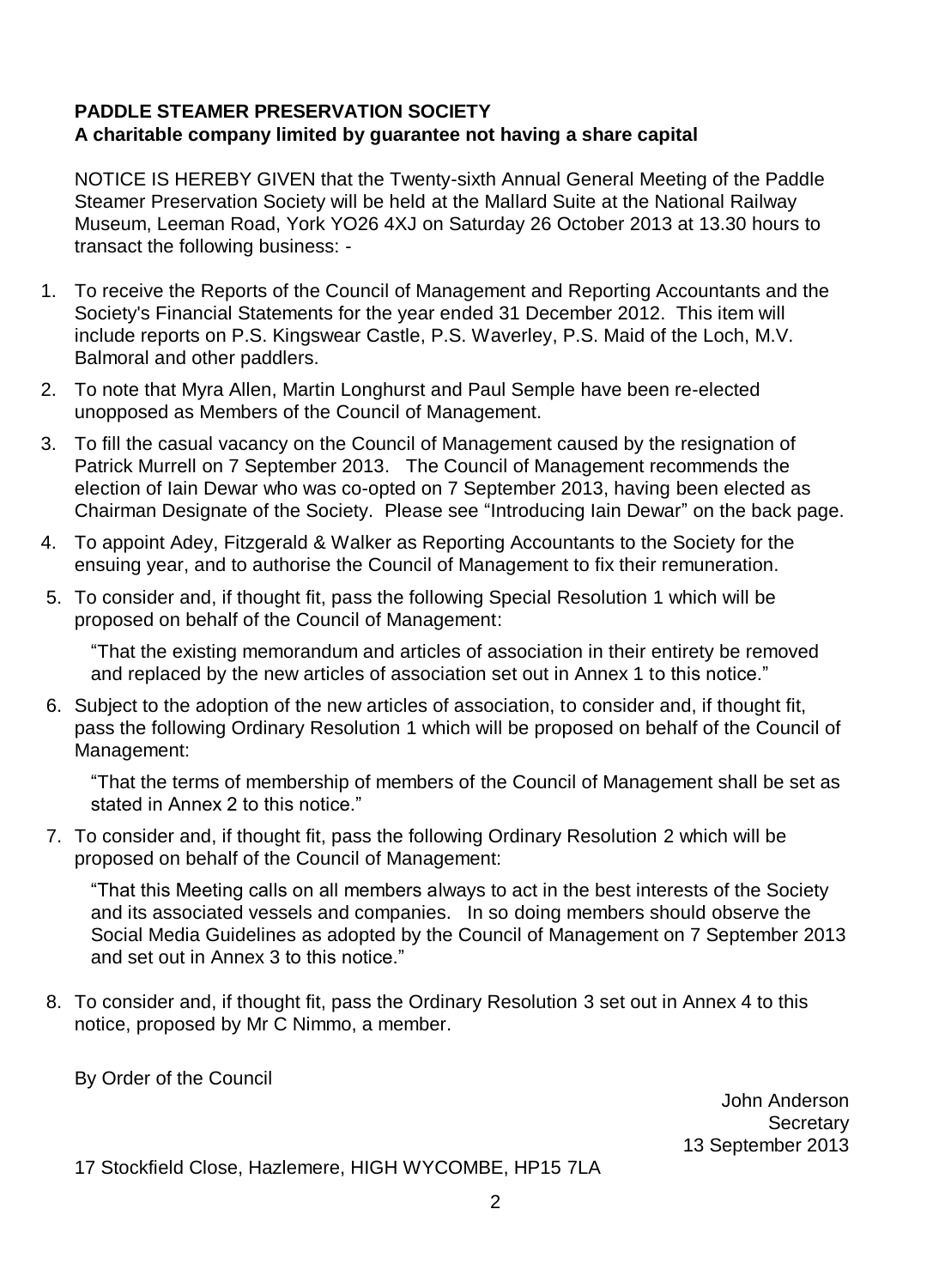# **EXPLANATORY NOTES**

- 1. An Open Forum will follow the formal business of the Meeting when members may also raise questions and points for discussion.
- 2. Any member of the Society may appoint a proxy to attend and vote in his or her stead. A proxy need not be a member of the Society. Proxies must be lodged with the Secretary 48 hours before the meeting.

# 3. **Special Resolution 1 requires a 75% majority to succeed.**

# **The Council of Management recommends members to vote FOR the resolution.**

The Society's present constitution consists of a memorandum of association and articles of association dating from its incorporation some 26 years ago. As may be expected, these documents are in need of revision to bring them in line with current law and practice. In particular, the Companies Act 2006 has combined the memorandum with the articles and existing companies no longer need a separate memorandum.

The Council of Management decided to take the Charity Commission's model articles as the starting point for the Society's new articles. The objective was to retain the meaning of the previous documents except where a change was considered desirable. It is important to note that the Society's charitable objects and powers remain as before. The present memorandum and articles of association may be accessed on the Society's web site [www.paddlesteamers.org.uk](http://www.paddlesteamers.org.uk/) and the new articles are at Annex 1 in this document.

The significant changes between the old and new are:

- a. A previously absent definition of senior members has been added and this reads "members who have attained the age at which a woman of the same age may draw her State pension or who were Senior members prior to the adoption of these articles." *This is equivalent to eligibility for a bus pass but protects those who have already qualified.*
- b. 5% of members may requisition a general meeting at the Society's expense. *The current articles require 25%, although this had been over-ridden by statute.*
- c. The quorum of a general meeting will be 30. *Currently the quorum is 6.*
- d. One additional elected member of Council *(currently eight)* and up to two additional members may be co-opted until the next AGM. The maximum size of Council would become 21 *(now 18)*, with a minimum of 9 being set. *Currently there is no minimum.*
- e. Membership of Council and appointment as Chairman, Vice-Chairman, Secretary and Treasurer to be subject to a three year term. Re-election will be permitted. A general meeting may vary terms of membership to maintain an even balance of retirements each year, if necessary. *Currently there are no specific terms for officers or members, other than the eight elected members.*
- f. The quorum for Council meetings will be six. *Currently the quorum is three.*
- g. Provision that a member of the Council of Management who is also a director of WSN, WEL or PSKCT shall be treated as unconflicted concerning matters in relation to the other company of which he is a director, except where a decision concerns financial support by the Society to the other company of which he is a director, or its parent company or subsidiary. *This provision avoids the need to consider this issue in respect of each decision.*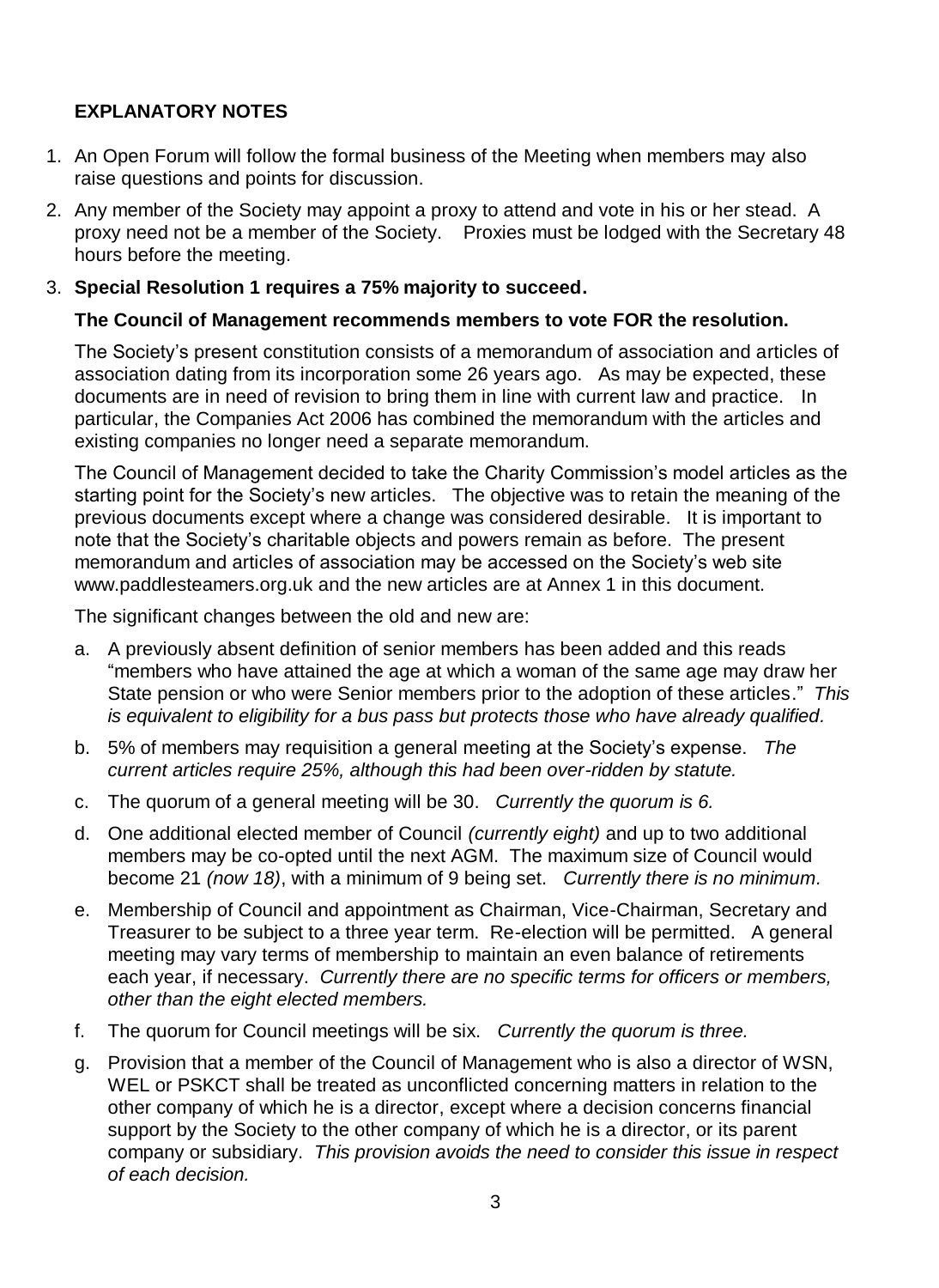- h. Council meetings may be held by suitable electronic means in which each participant may communicate with all the other participants. *New provision.*
- i. Both the Secretary and Treasurer will be drawn from the Council and will be prohibited from being a director of WSN, WEL or PSKCT. *Currently the Secretary need not be a Council member and there is no such prohibition.*
- j. Written or electronic resolutions need the approval of more than two-thirds of the Council. *Currently all have to agree*.
- k. Notices may be sent to members by electronic means, although there are no immediate plans to do so.

# 4. **Ordinary Resolution 1 requires a 50% majority to succeed.**

# **The Council of Management recommends members to vote FOR the resolution.**

Council are keen that all appointments are subject to periodic review and the new articles set a standard term of office of three years. In order to avoid all members retiring at the same date (e.g. in the event of early resignations) and to maintain an even balance of retirements each year, new article 35 provides that a general meeting may set or vary lengths of appointment.

This Resolution sets the initial pattern as set out in Annex 2.

# 5. **Ordinary Resolution 2 requires a 50% majority to succeed.**

# **The Council of Management recommends members to vote FOR the resolution.**

At the 2012 AGM, the Council sought the membership's support for its Social Networking and Internet Code. However, the meeting declined to give its support and remitted the matter back for further consideration.

The Social Media Guidelines now proposed (set out in Annex 3) take a completely fresh approach and Council believes that adherence to the Guidelines will help maintain the Society's good name.

# 6. **Ordinary Resolution 3 requires a 50% majority to succeed.**

# **The Council of Management recommends members to vote AGAINST the resolution.**

The terms of Mr Nimmo's resolution and the Council reasons for opposing it are set out in Annex 4.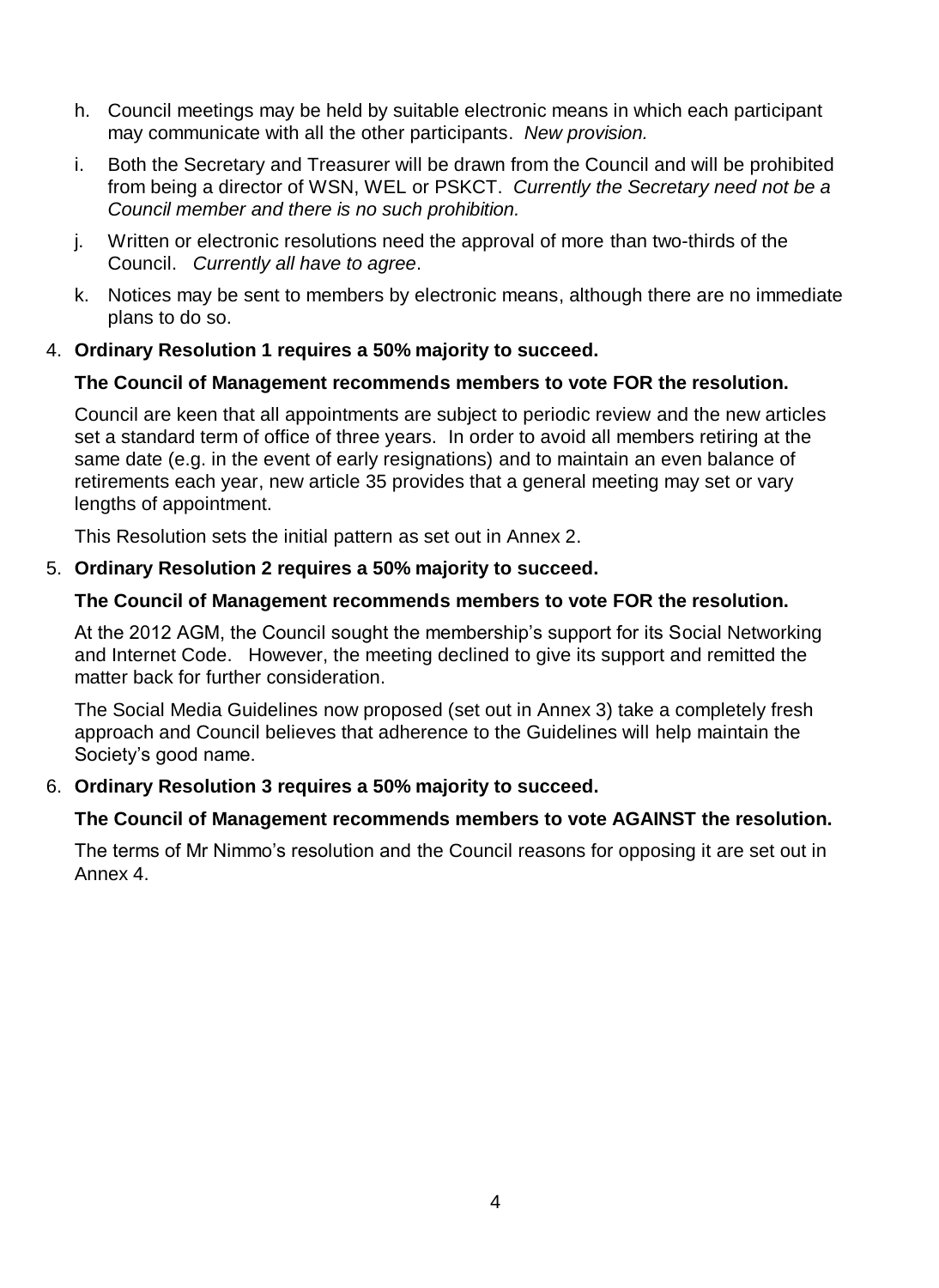# **ANNEX 1 (Special Resolution 1)**

#### **Articles of Association of The Paddle Steamer Preservation Society**

1. The company's name is The Paddle Steamer Preservation Society (and in this document it is called the 'Society').

#### **Interpretation**

2. In the articles:

'address' means a postal address or, for the purposes of electronic communication, a fax number, an e-mail or postal address or a telephone number for receiving text messages in each case registered with the Society;

'the articles' means the Society's articles of association;

'clear days' in relation to the period of a notice means a period excluding:

- $-$  the day when the notice is given or deemed to be given; and
- the day for which it is given or on which it is to take effect;

'the Commission' means the Charity Commission for England and Wales;

'Companies Acts' means the Companies Acts (as defined in section 2 of the Companies Act 2006) insofar as they apply to the Society;

'connected person' has the meaning defined by Article 67

'the members of the Council of Management' means the directors of the Society. The members of the Council of Management are charity trustees as defined by section 177 of the Charities Act 2011;

'document' includes, unless otherwise specified, any document sent or supplied in electronic form;

'electronic form' has the meaning given in section 1168 of the Companies Act 2006;

'officers' includes the members of the Council of Management;

'OSCR' means the Office of the Scottish Charity Regulator;

'PSKCT' means Paddle Steamer Kingswear Castle Trust Limited (company number 00755216);

'the seal' means the common seal of the Society if it has one;

'secretary' means any person appointed to perform the duties of the secretary of the Society;

'the United Kingdom' means Great Britain and Northern Ireland;

'WEL' means Waverley Excursions Limited (company number SC070945);

'WSN' means Waverley Steam Navigation Company Limited (company number SC050789); and

words importing one gender shall include all genders, and the singular includes the plural and vice versa.

Unless the context otherwise requires words or expressions contained in the articles have the same meaning as in the Companies Acts but excluding any statutory modification not in force when these articles come into effect.

Apart from the exception mentioned in the previous paragraph a reference to an Act of Parliament includes any statutory modification or re enactment of it for the time being in force.

#### **Liability of members**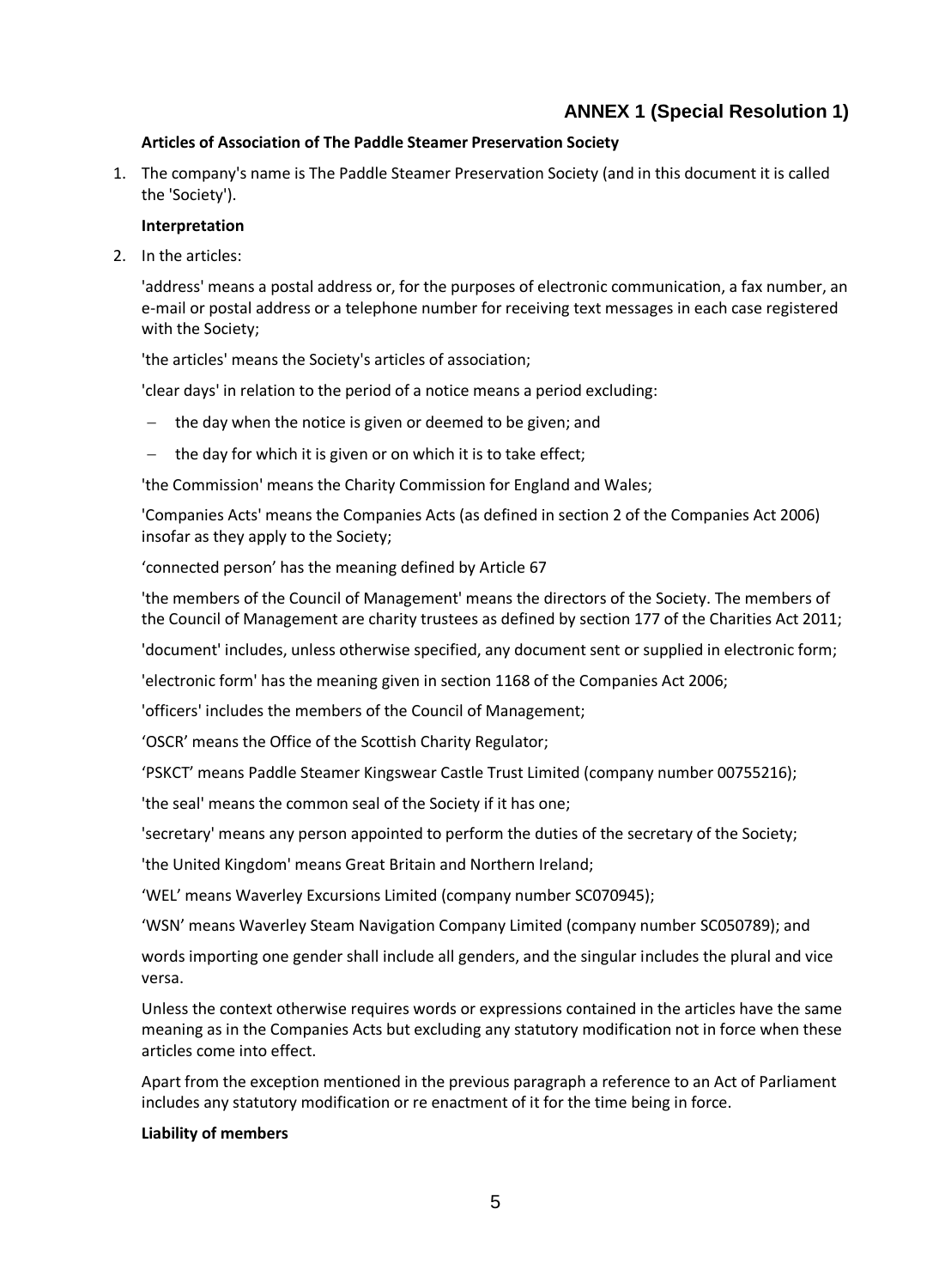- 3. The liability of the members is limited to a sum not exceeding  $£1$ , being the amount that each member undertakes to contribute to the assets of the Society in the event of its being wound up while he, she or it is a member or within one year after he, she or it ceases to be a member, for:
	- (1) payment of the Society's debts and liabilities incurred before he, she or it ceases to be a member;
	- (2) payment of the costs, charges and expenses of winding up; and
	- (3) adjustment of the rights of the contributories among themselves.

#### **Objects**

- 4. The Society's objects ('Objects') are specifically restricted to the following:
	- (1) for the public benefit to acquire, preserve and exhibit in sailing condition or otherwise one or more examples of paddle steamers or paddle propelled vessels ('paddle steamers'); and
	- (2) to acquire, preserve and exhibit a collection of marine equipment and other appurtenances and material associated with them with a view to educating the public in the historical significance of paddle steamers in the Nation's maritime and industrial heritage.

Nothing in the articles shall authorise an application of the property of the Society for purposes which are not charitable in accordance with section 7 of the Charities and Trustee Investment (Scotland) Act 2005 and/or section 2 of the Charities Act (Northern Ireland) 2008.

#### **Powers**

- 5. The Society has power to do anything which is calculated to further its Objects or is conducive or incidental to doing so. In particular, the Society has power:
	- (1) To acquire and hold shares in WSN and PSKCT;
	- (2) To operate or arrange the operation of the paddle steamers in waters traditionally sailed by them;
	- (3) To enable as wide a section of the public as possible to gain practical experience of sailing in paddle steamers and of exploring them;
	- (4) To stimulate and arouse interest in paddle steamers throughout the world by public meetings, publications, exhibitions and any other means by encouraging research into their history and providing the means whereby models plans photographs and other appropriate items may be preserved and exhibited;
	- (5) to raise funds. In doing so, the Society must not undertake any taxable permanent trading activity and must comply with any relevant statutory regulations;
	- (6) to buy, take on lease or in exchange, hire or otherwise acquire any property and to maintain and equip it for use;
	- (7) to sell, lease or otherwise dispose of all or any part of the property belonging to the Society. In exercising this power, the Society must comply as appropriate with sections 117 and 122 of the Charities Act 2011;
	- (8) to borrow money and to charge the whole or any part of the property belonging to the Society as security for repayment of the money borrowed or as security for a grant or the discharge of an obligation. The Society must comply as appropriate with sections 124 - 126 of the Charities Act 2011 if it wishes to mortgage land;
	- (9) to co-operate with other charities, voluntary bodies and statutory authorities and to exchange information and advice with them;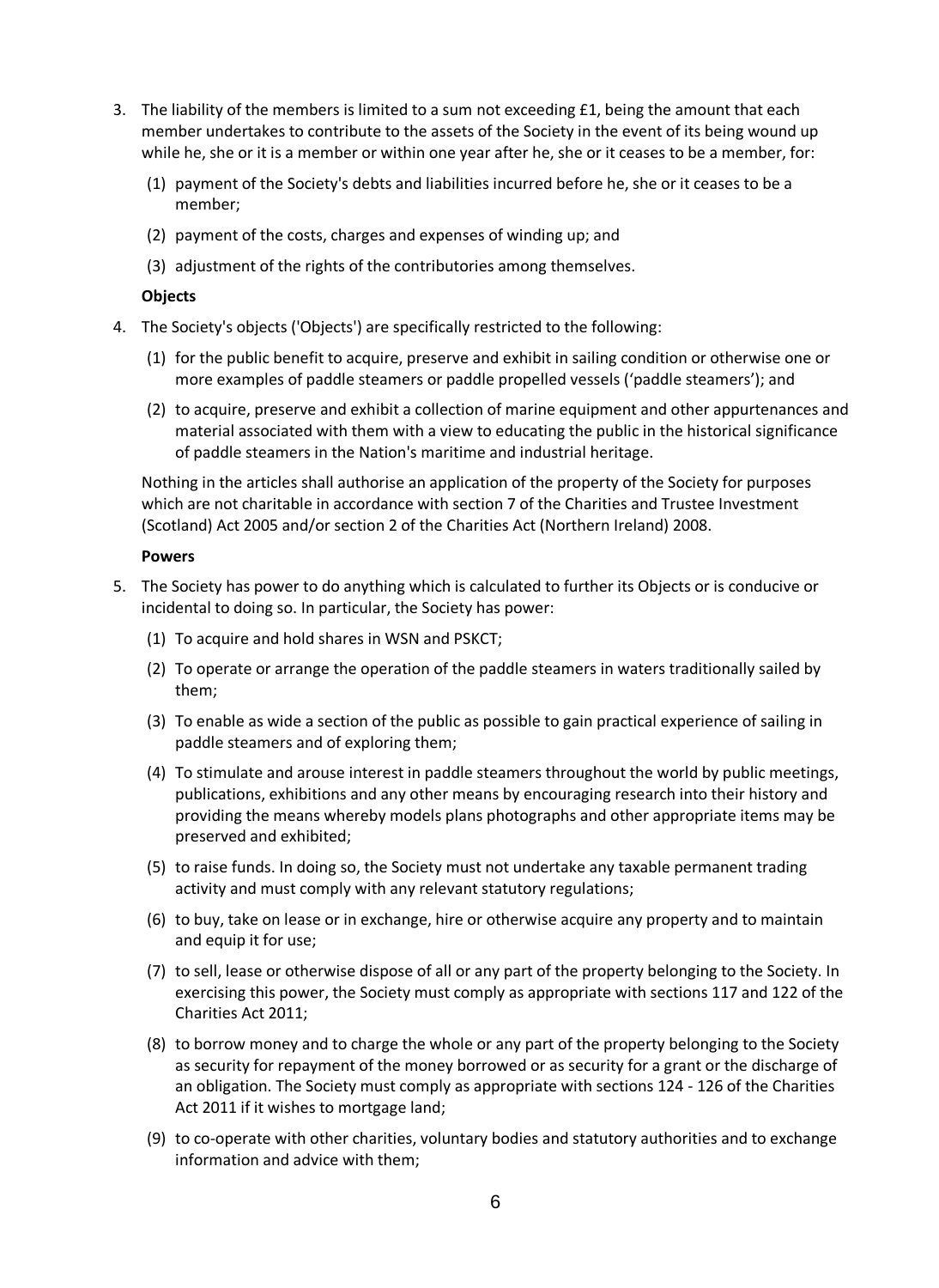- (10)to establish or support any charitable trusts, associations or institutions formed for any of the charitable purposes included in the Objects;
- (11)to acquire, merge with or to enter into any partnership or joint venture arrangement with any other charity;
- (12)to set aside income as a reserve against future expenditure but only in accordance with a written policy about reserves;
- (13)to employ and remunerate such staff as are necessary for carrying out the work of the Society. The Society may employ or remunerate a member of the Council of Management only to the extent it is permitted to do so by article 7 and provided it complies with the conditions in that article;

 $(14)$ to:

- (a) deposit or invest funds;
- (b) employ a professional fund-manager; and
- (c) arrange for the investments or other property of the Society to be held in the name of a nominee;

in the same manner and subject to the same conditions as the trustees of a trust are permitted to do by the Trustee Act 2000;

(15)to provide indemnity insurance for the members of the Council of Management in accordance with, and subject to the conditions in, section 189 of the Charities Act 2011;

#### **Application of income and property**

6.

(1) The income and property of the Society shall be applied solely towards the promotion of the Objects.

(2)

- (a) A member of the Council of Management is entitled to be reimbursed from the property of the Society or may pay out of such property reasonable expenses properly incurred by him or her when acting on behalf of the Society.
- (b) A member of the Council of Management may benefit from trustee indemnity insurance cover purchased at the Society's expense in accordance with, and subject to the conditions in, section 189 of the Charities Act 2011.
- (c) A member of the Council of Management may receive an indemnity from the Society in the circumstances specified in article 62.
- (d) A member of the Council of Management may not receive any other benefit or payment unless it is authorised by article 7.
- (3) Subject to article 7, none of the income or property of the Society may be paid or transferred directly or indirectly by way of dividend bonus or otherwise by way of profit to any member of the Society. This does not prevent a member who is not also a member of the Council of Management receiving:
	- (a) a benefit from the Society in the capacity of a beneficiary of the Society;
	- (b) reasonable and proper remuneration for any goods or services supplied to the Society.

#### **Benefits and payments to members of the Council of Management and connected persons**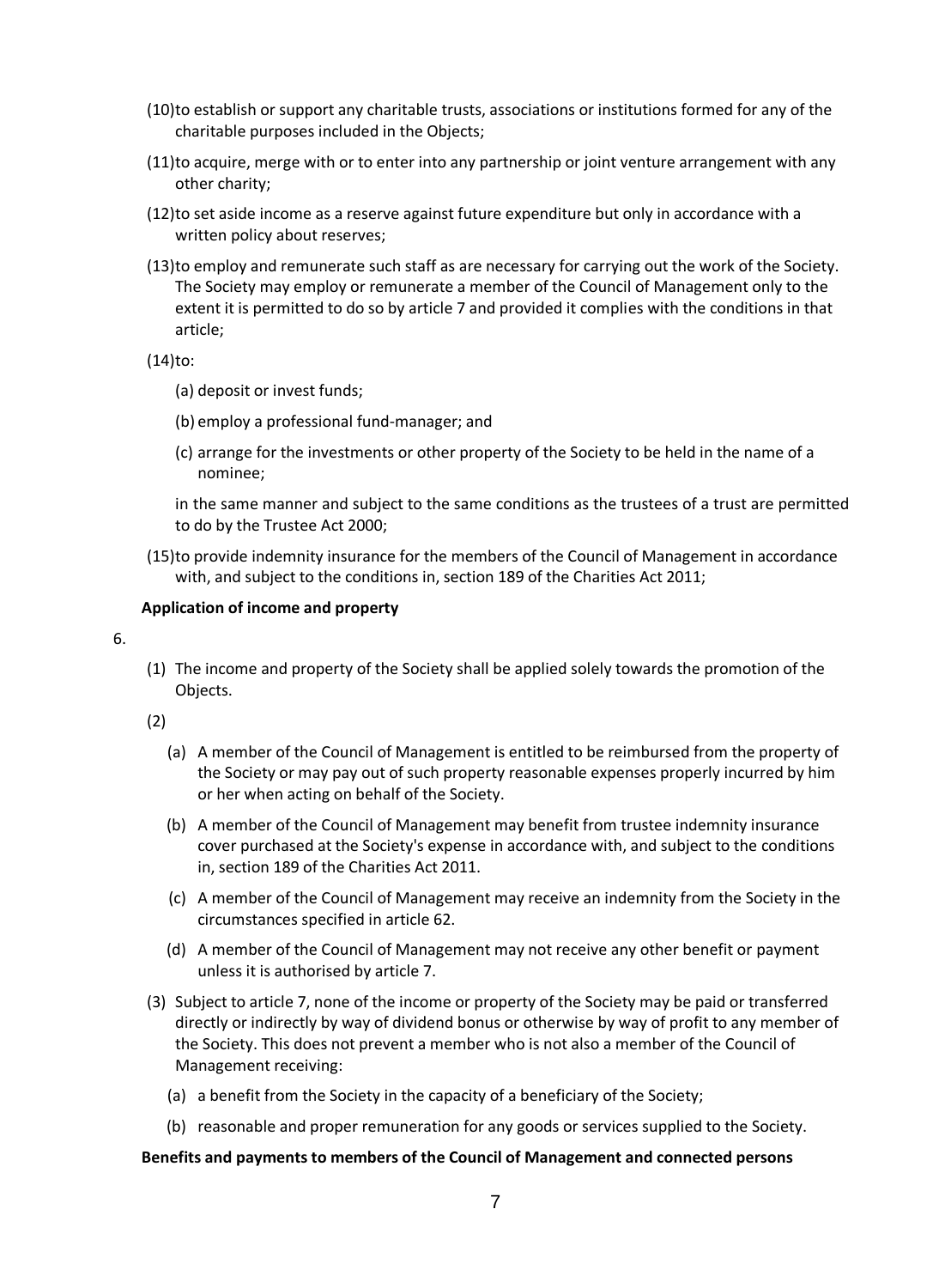- 7.
- (1) General provisions

No member of the Council of Management or connected person may:

- (a) buy any goods or services from the Society on terms preferential to those applicable to members of the public;
- (b) sell goods, services, or any interest in land to the Society;
- (c) be employed by, or receive any remuneration from, the Society;
- (d) receive any other financial benefit from the Society;

unless the payment is permitted by sub-clause (2) of this article, or authorised by the court or the Commission.

In this article a 'financial benefit' means a benefit, direct or indirect, which is either money or has a monetary value.

#### **Scope and powers permitting members of the Council of Management' or connected persons' benefits**

(2)

- (a) A member of the Council of Management or connected person may receive a benefit from the Society in the capacity of a beneficiary of the Society provided that a majority of the Council of Management do not benefit in this way or the benefit is available to the public in general.
- (b) A member of the Council of Management or connected person may enter into a contract for the supply of services, or of goods that are supplied in connection with the provision of services, to the Society where that is permitted in accordance with, and subject to the conditions in, sections 185 and 186 of the Charities Act 2011.
- (c) Subject to sub-clause (3) of this article a member of the Council of Management or connected person may provide the Society with goods that are not supplied in connection with services provided to the Society by the member of the Council of Management or connected person.
- (d) A member of the Council of Management or connected person may receive interest on money lent to the Society at a reasonable and proper rate which must be not more than the Bank of England bank rate (also known as the base rate).
- (e) A member of the Council of Management or connected person may receive rent for premises let by the member of the Council of Management or connected person to the Society. The amount of the rent and the other terms of the lease must be reasonable and proper. The member of the Council of Management concerned must withdraw from any part of any meeting at which such a proposal or the rent or other terms of the lease are under discussion.
- (f) A member of the Council of Management or connected person may take part in the normal trading and fundraising activities of the Society on the same terms as members of the public.

#### **Payment for supply of goods only - controls**

(3) The Society and its Council of Management may only rely upon the authority provided by sub clause (2)(c) of this article if each of the following conditions is satisfied: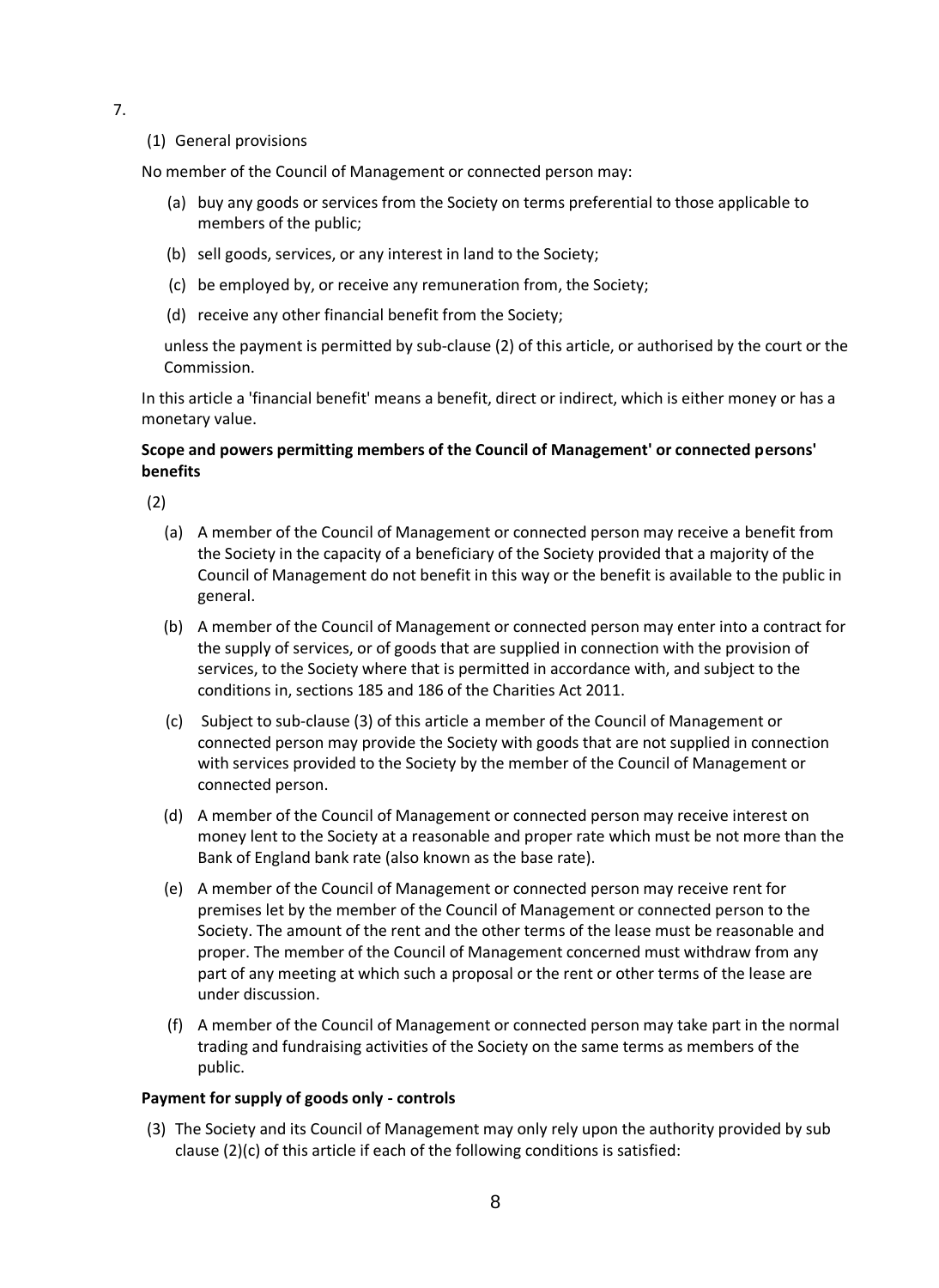- (a) The amount or maximum amount of the payment for the goods is set out in an agreement in writing between the Society or its Council of Management (as the case may be) and the member of the Council of Management or connected person supplying the goods ('the supplier') under which the supplier is to supply the goods in question to or on behalf of the Society.
- (b) The amount or maximum amount of the payment for the goods does not exceed what is reasonable in the circumstances for the supply of the goods in question.
- (c) The other members of the Council of Management are satisfied that it is in the best interests of the Society to contract with the supplier rather than with someone who is not a member of the Council of Management or connected person. In reaching that decision the Council of Management must balance the advantage of contracting with a member of the Council of Management or connected person against the disadvantages of doing so.
- (d) The supplier is absent from the part of any meeting at which there is discussion of the proposal to enter into a contract or arrangement with him or her or it with regard to the supply of goods to the Society.
- (e) The supplier does not vote on any such matter and is not to be counted when calculating whether a quorum of members of the Council of Management is present at the meeting.
- (f) The reason for their decision is recorded by the Council of Management in the minute book.
- (g) A majority of the members of the Council of Management present when the decision is taken are not in receipt of remuneration or payments authorised by article 7.
- (4) In sub-clauses (2) and (3) of this article:
	- (a) 'Society' includes any company in which the Society:
		- (i) holds more than 50% of the shares; or
		- (ii) controls more than 50% of the voting rights attached to the shares; or
		- (iii) has the right to appoint one or more directors to the board of the company.
	- (b) 'connected person' includes any person within the definition in article 67 .

#### **Declaration of members of the Council of Management' interests**

8. A member of the Council of Management must declare the nature and extent of any interest, direct or indirect, which he or she or a connected person has in a proposed transaction or arrangement with the Society or in any transaction or arrangement entered into by the Society which has not previously been declared. A member of the Council of Management must absent himself or herself from any discussions of the Council of Management in which it is possible that a conflict will arise between his or her duty to act solely in the interests of the Society and any personal interest (including but not limited to any personal financial interest).

#### **Conflicts of interests and conflicts of loyalties**

- 9.
- (1) If a conflict of interests arises for a member of the Council of Management because of a duty of loyalty owed to another organisation or person and the conflict is not authorised by virtue of any other provision in the articles, the unconflicted members of the Council of Management may authorise such a conflict of interests where the following conditions apply:
	- (a) the conflicted member of the Council of Management is absent from the part of the meeting at which there is discussion of any arrangement or transaction affecting that other organisation or person;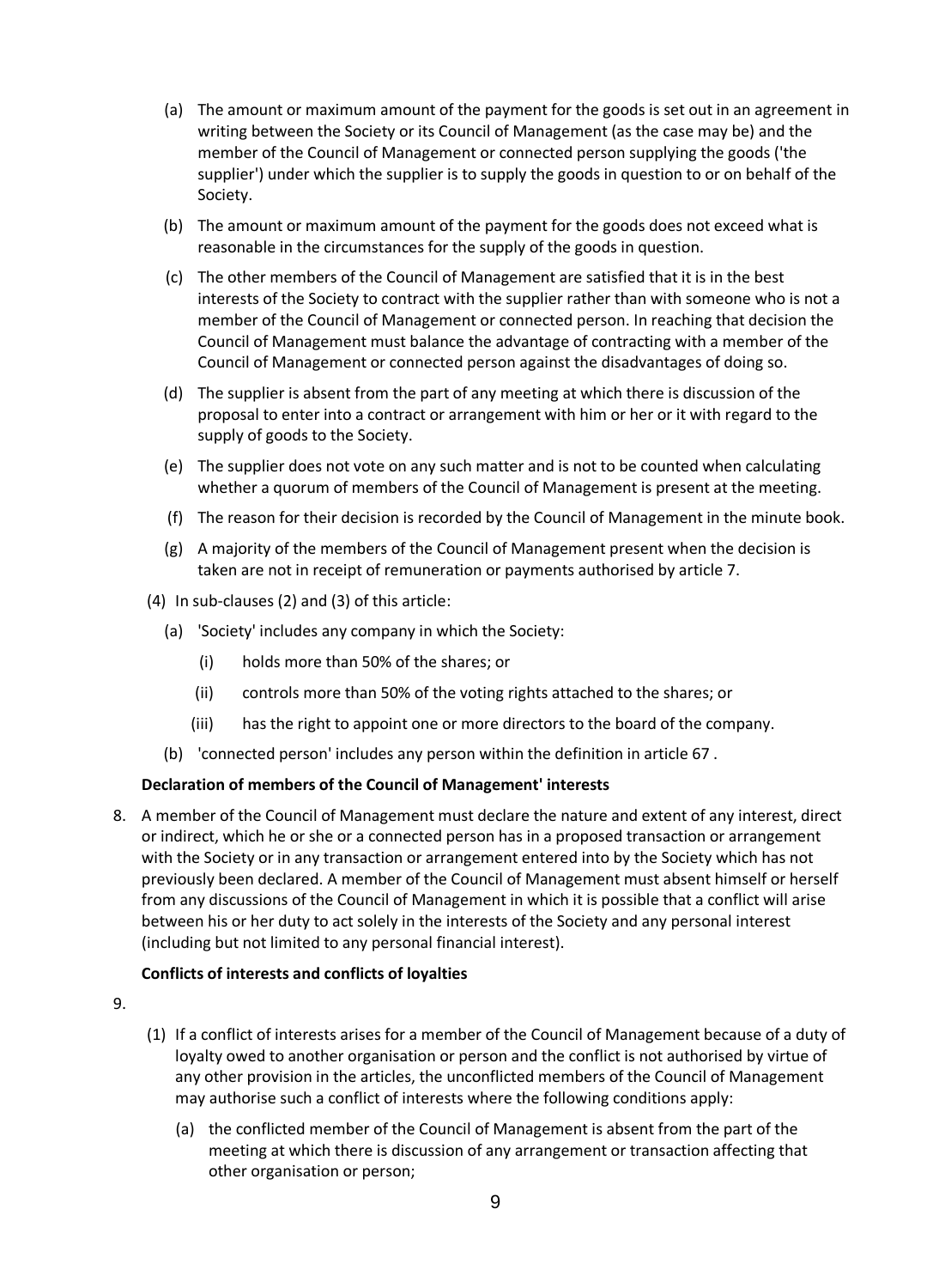- (b) the conflicted member of the Council of Management does not vote on any such matter and is not to be counted when considering whether a quorum of members of the Council of Management is present at the meeting; and
- (c) the unconflicted members of the Council of Management consider it is in the interests of the Society to authorise the conflict of interests in the circumstances applying.
- (2) A member of the Council of Management who is also a director of WSN, WEL or PSKCT shall be treated as unconflicted concerning matters in relation to the other company of which he is a director except where a decision concerns financial support by the Society to the other company of which he is a director, or its parent company or subsidiary.
- (3) In this article a conflict of interests arising because of a duty of loyalty owed to another organisation or person only refers to such a conflict which does not involve a direct or indirect benefit of any nature to a member of the Council of Management or to a connected person.

#### **Members**

#### 10.

- (1) Membership is open to individuals or organisations who:
	- (a) apply to the Society in the form required by the Council of Management; and
	- (b) are approved by the Council of Management.

(2)

- (a) The Council of Management may only refuse an application for membership if, acting reasonably and properly, they consider it to be in the best interests of the Society to refuse the application.
- (b) The Council of Management must inform the applicant in writing of the reasons for the refusal within twenty-one days of the decision.
- (c) The Council of Management must consider any written representations the applicant may make about the decision. The decision of the Council of Management following any written representations must be notified to the applicant in writing but shall be final.
- (3) Membership is not transferable.
- (4) The Council of Management must keep a register of names and addresses of the members.

#### **Classes of membership**

- (1) The following classes of member may be admitted to the Society:
	- (a) Ordinary members;
	- (b) Senior members, who have attained the age at which a woman of the same age may draw her State pension or who were Senior members prior to the adoption of these articles;
	- (c) Associate members who shall be adult members living at the same address as an Ordinary or Senior member;
	- (d) Junior members who shall be under the age of 18 on the previous 1 August;
	- (e) Life members;
	- (f) Honorary Life members, who may be admitted to membership by virtue of their outstanding service to the cause of the Society; and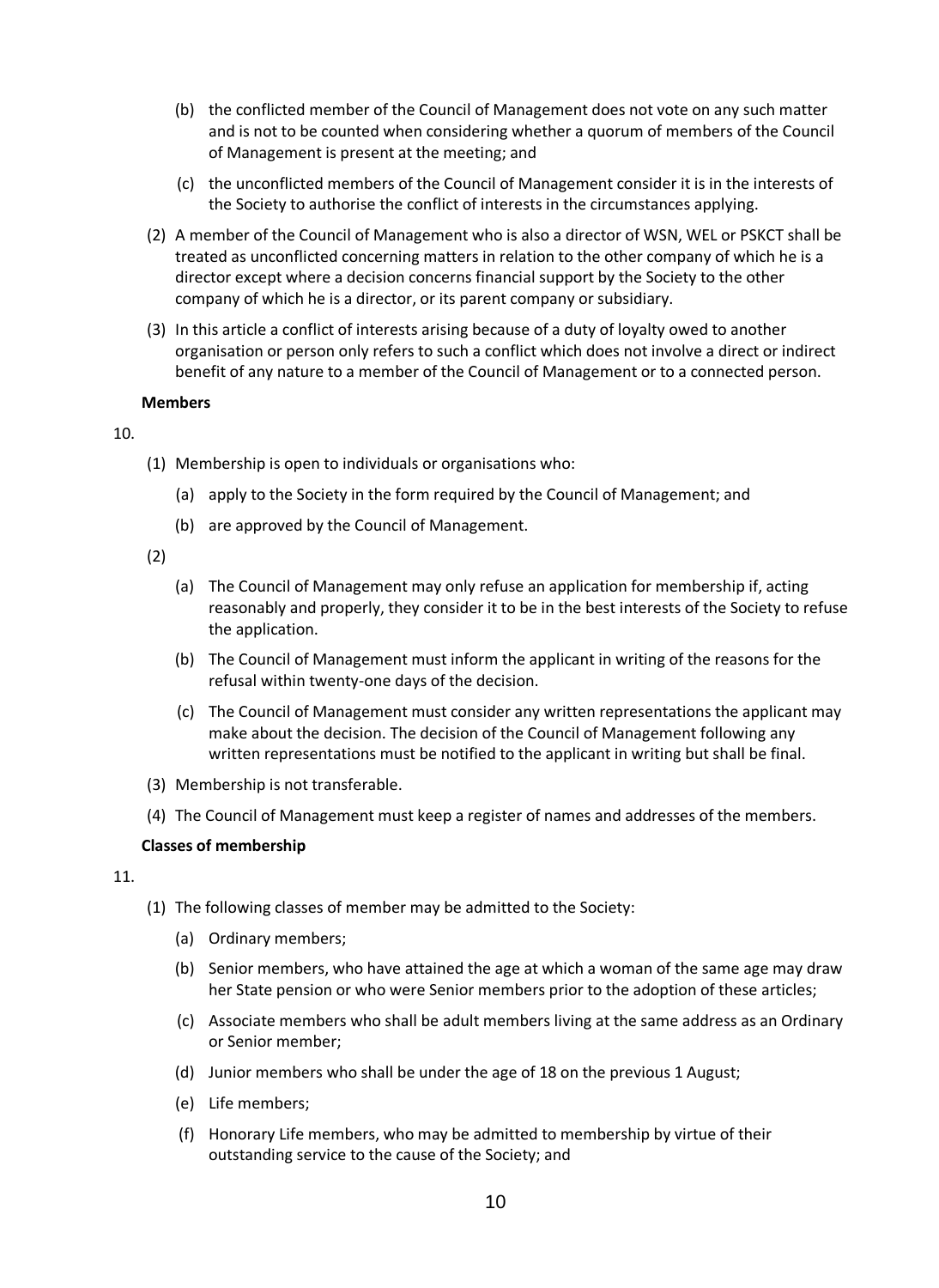- (g) Corporate members which shall be entitled to appoint one representative and any such representative shall be entitled to exercise on its behalf the same voting and all other rights as an Individual Member and shall by virtue of his appointment as such representative be eligible for election or appointment to any office of the Society or to membership of the Council of Management.
- (2) The membership subscriptions payable by each class of member shall be determined from time to time by a general meeting.
- (3) All members shall enjoy the same rights, privileges and obligations of membership, except that:
	- (a) Junior and Honorary Life members shall not be entitled to a vote; and
	- (b) Associate members shall not receive separate notices or mailings.

#### **Termination of membership**

- 12. Membership is terminated if:
	- (1) the member dies or, if it is an organisation, ceases to exist;
	- (2) the member resigns by written notice to the Society unless, after the resignation, there would be less than two members;
	- (3) any sum due from the member to the Society is not paid in full within six months of it falling due;
	- (4) the member is removed from membership by a resolution of the Council of Management that it is in the best interests of the Society that his or her or its membership is terminated. A resolution to remove a member from membership may only be passed if:
		- (a) the member has been given at least twenty-one days' notice in writing of the meeting of the Council of Management at which the resolution will be proposed and the reasons why it is to be proposed;
		- (b) the member or, at the option of the member, the member's representative (who need not be a member of the Society) has been allowed to make representations to the meeting.

#### **General meetings**

- 13. An annual general meeting must be held in each year and not more than fifteen months may elapse between successive annual general meetings.
- 14. The Council of Management may call a general meeting at any time.
- 15. A general meeting may be requisitioned by members using the procedure set down in Sections 303 – 305 of the Companies Act 2006 (or any statutory re-enactment or modification of those provisions), except that the required percentage shall be 5% of members in every case.

#### **Notice of general meetings**

- (1) The minimum periods of notice required to hold a general meeting of the Society are:
	- (a) twenty one clear days for an annual general meeting or a general meeting called for the passing of a special resolution; or
	- (b) fourteen clear days for all other general meetings.
- (2) The notice must specify the date time and place of the meeting and the general nature of the business to be transacted. If the meeting is to be an annual general meeting, the notice must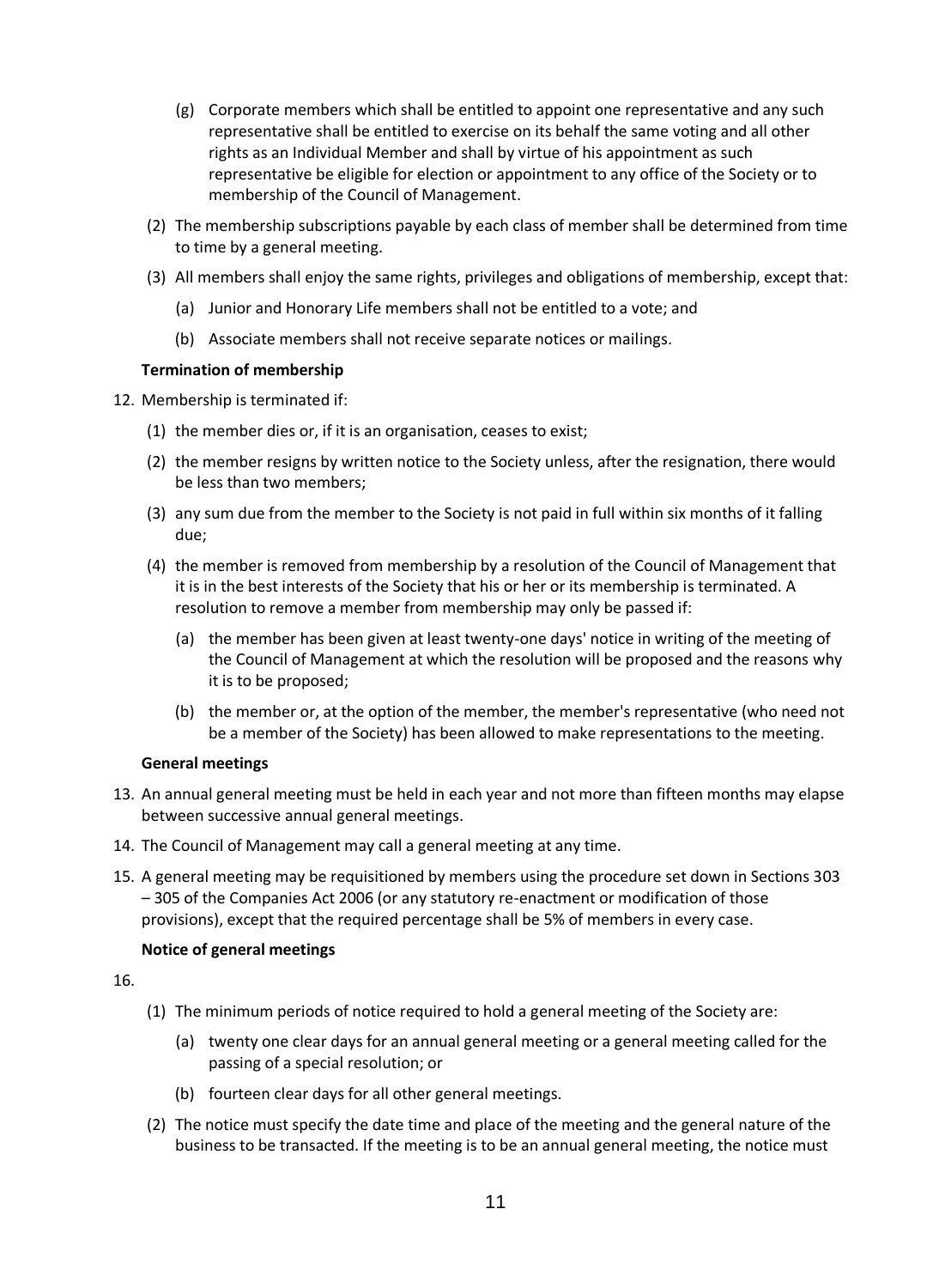say so. The notice must also contain a statement setting out the right of members to appoint a proxy under section 324 of the Companies Act 2006 and article 23.

- (3) The notice must be given to all the members and to the members of the Council of Management and auditors or reporting accountant.
- 17. The proceedings at a meeting shall not be invalidated because a person who was entitled to receive notice of the meeting did not receive it because of an accidental omission by the Society.

#### **Proceedings at general meetings**

18.

- (1) No business shall be transacted at any general meeting unless a quorum is present.
- (2) A quorum is 30 members present in person or by proxy and entitled to vote upon the business to be conducted at the meeting.
- (3) The authorised representative of a member organisation shall be counted in the quorum.

19.

- (1) If:
	- (a) a quorum is not present within half an hour from the time appointed for the meeting, or
	- (b) during a meeting a quorum ceases to be present,

the meeting shall be adjourned to such time and place as the Council of Management shall determine.

- (2) The Council of Management must reconvene the meeting and must give at least seven clear days' notice of the reconvened meeting stating the date, time and place of the meeting.
- (3) If no quorum is present at the reconvened meeting within fifteen minutes of the time specified for the start of the meeting the members present in person or by proxy at that time shall constitute the quorum for that meeting.

20.

- (1) General meetings shall be chaired by Chairman of the Society, or failing him or her, the Vice-Chairman of the Society.
- (2) If there is no such person or he or she is not present within fifteen minutes of the time appointed for the meeting a member of the Council of Management nominated by the Council of Management shall chair the meeting.
- (3) If there is only one member of the Council of Management present and willing to act, he or she shall chair the meeting.
- (4) If no member of the Council of Management is present and willing to chair the meeting within fifteen minutes after the time appointed for holding it, the members present in person or by proxy and entitled to vote must choose one of their number to chair the meeting.

- (1) The members present in person or by proxy at a meeting may resolve by ordinary resolution that the meeting shall be adjourned.
- (2) The person who is chairing the meeting must decide the date, time and place at which the meeting is to be reconvened unless those details are specified in the resolution.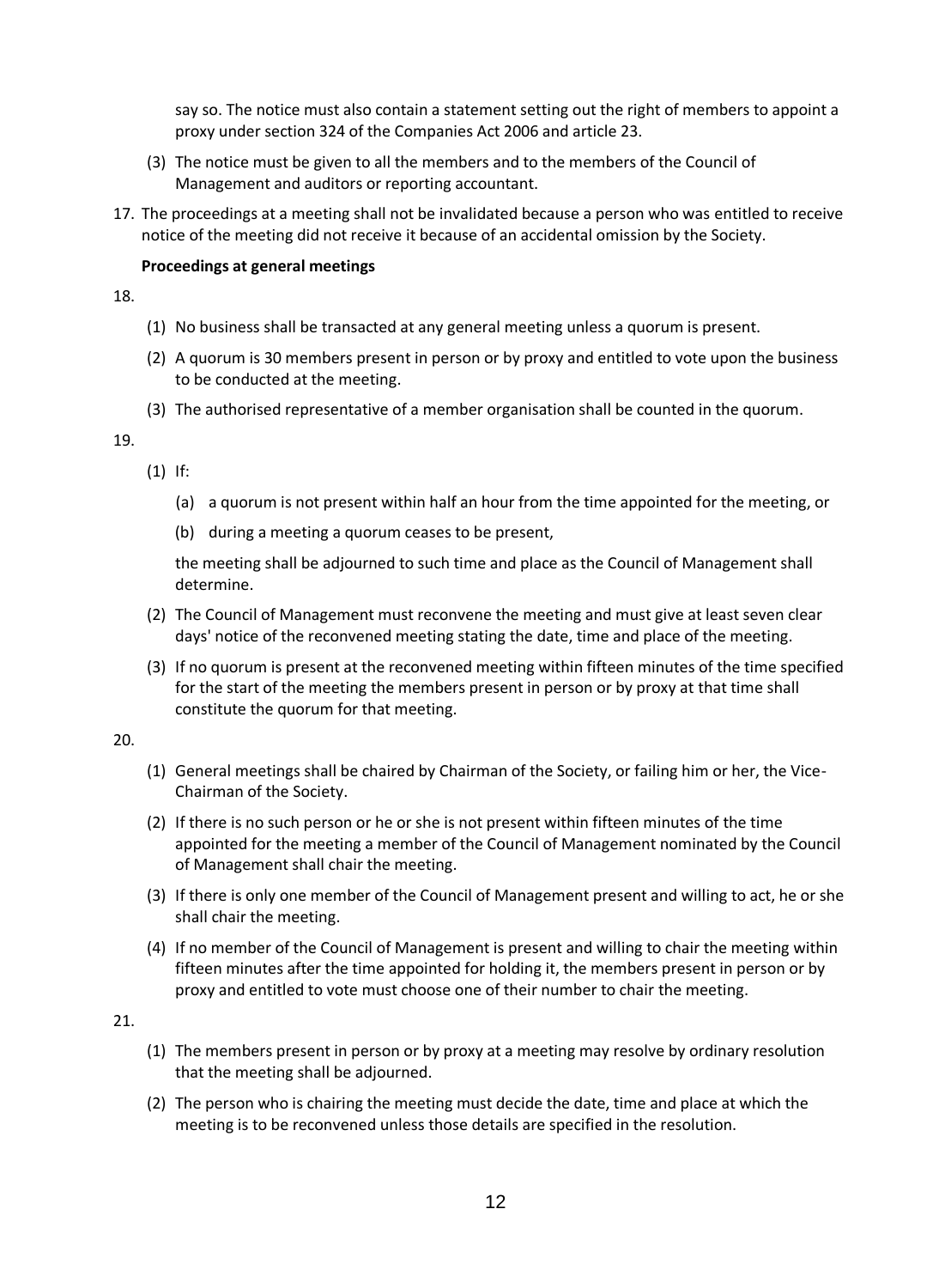- (3) No business shall be conducted at a reconvened meeting unless it could properly have been conducted at the meeting had the adjournment not taken place.
- (4) If a meeting is adjourned by a resolution of the members for more than seven days, at least seven clear days' notice shall be given of the reconvened meeting stating the date, time and place of the meeting.

22.

- (1) Any vote at a meeting shall be decided by a show of hands unless before, or on the declaration of the result of, the show of hands a poll is demanded:
	- (a) by the person chairing the meeting; or
	- (b) by at least two members present in person or by proxy and having the right to vote at the meeting; or
	- (c) by a member or members present in person or by proxy representing not less than onetenth of the total voting rights of all the members having the right to vote at the meeting.

(2)

- (a) The declaration by the person who is chairing the meeting of the result of a vote shall be conclusive unless a poll is demanded.
- (b) The result of the vote must be recorded in the minutes of the Society but the number or proportion of votes cast need not be recorded.

(3)

- (a) A demand for a poll may be withdrawn, before the poll is taken, but only with the consent of the person who is chairing the meeting.
- (b) If the demand for a poll is withdrawn the demand shall not invalidate the result of a show of hands declared before the demand was made.

(4)

- (a) A poll must be taken as the person who is chairing the meeting directs, who may appoint scrutineers (who need not be members) and who may fix a time and place for declaring the results of the poll.
- (b) The result of the poll shall be deemed to be the resolution of the meeting at which the poll is demanded.

(5)

- (a) A poll demanded on the election of a person to chair a meeting or on a question of adjournment must be taken immediately.
- (b) A poll demanded on any other question must be taken either immediately or at such time and place as the person who is chairing the meeting directs.
- (c) The poll must be taken within thirty days after it has been demanded.
- (d) If the poll is not taken immediately at least seven clear days' notice shall be given specifying the time and place at which the poll is to be taken.
- (e) If a poll is demanded the meeting may continue to deal with any other business that may be conducted at the meeting.

#### **Content of proxy notices**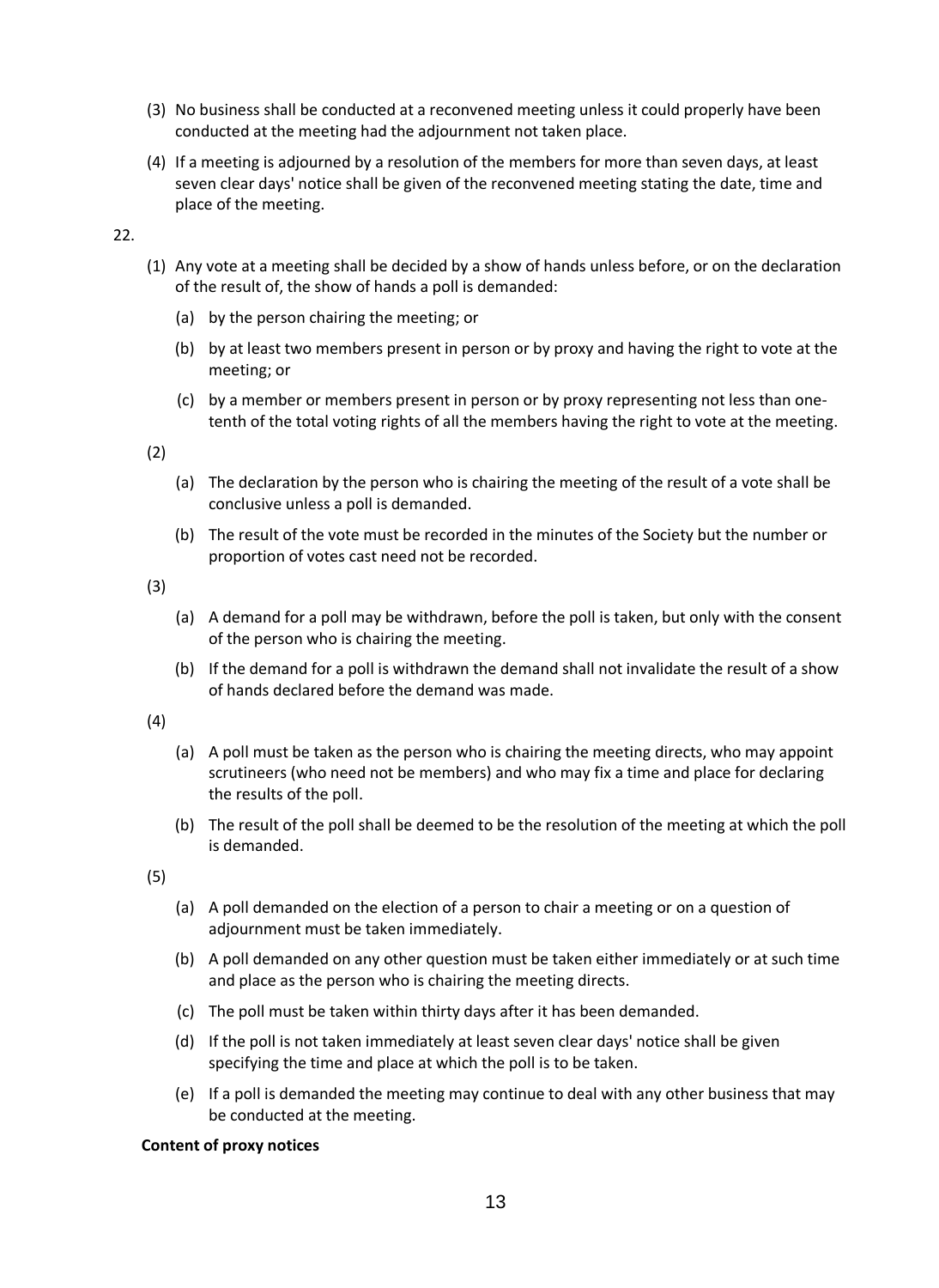- (1) Proxies may only validly be appointed by a notice in writing (a 'proxy notice') which:
	- (a) states the name and address of the member appointing the proxy;
	- (b) identifies the person appointed to be that member's proxy and the general meeting in relation to which that person is appointed;
	- (c) is signed by or on behalf of the member appointing the proxy, or is authenticated in such manner as the Council of Management may determine; and
	- (d) is delivered to the Secretary at least 48 hours before the meeting is due to start and in accordance with the articles and any instructions contained in the notice of the general meeting to which they relate.
- (2) The Society may require proxy notices to be delivered in a particular form, and may specify different forms for different purposes.
- (3) Proxy notices may specify how the proxy appointed under them is to vote (or that the proxy is to abstain from voting) on one or more resolutions.
- (4) Unless a proxy notice indicates otherwise, it must be treated as:
	- (a) allowing the person appointed under it as a proxy discretion as to how to vote on any ancillary or procedural resolutions put to the meeting; and
	- (b) appointing that person as a proxy in relation to any adjournment of the general meeting to which it relates as well as the meeting itself.

#### **Delivery of proxy notices**

#### 24.

- (1) A person who is entitled to attend, speak or vote (either on a show of hands or on a poll) at a general meeting remains so entitled in respect of that meeting or any adjournment of it, even though a valid proxy notice has been delivered to the Society by or on behalf of that person.
- (2) An appointment under a proxy notice may be revoked by delivering to the Society a notice in writing given by or on behalf of the person by whom or on whose behalf the proxy notice was given.
- (3) A notice revoking a proxy appointment only takes effect if it is delivered before the start of the meeting or adjourned meeting to which it relates.
- (4) If a proxy notice is not executed by the person appointing the proxy, it must be accompanied by written evidence of the authority of the person who executed it to execute it on the appointor's behalf.

#### **Written resolutions**

- (1) A resolution in writing agreed by a simple majority (or in the case of a special resolution by a majority of not less than 75%) of the members who would have been entitled to vote upon it had it been proposed at a general meeting shall be effective provided that:
	- (a) a copy of the proposed resolution has been sent to every eligible member;
	- (b) a simple majority (or in the case of a special resolution a majority of not less than 75%) of members has signified its agreement to the resolution; and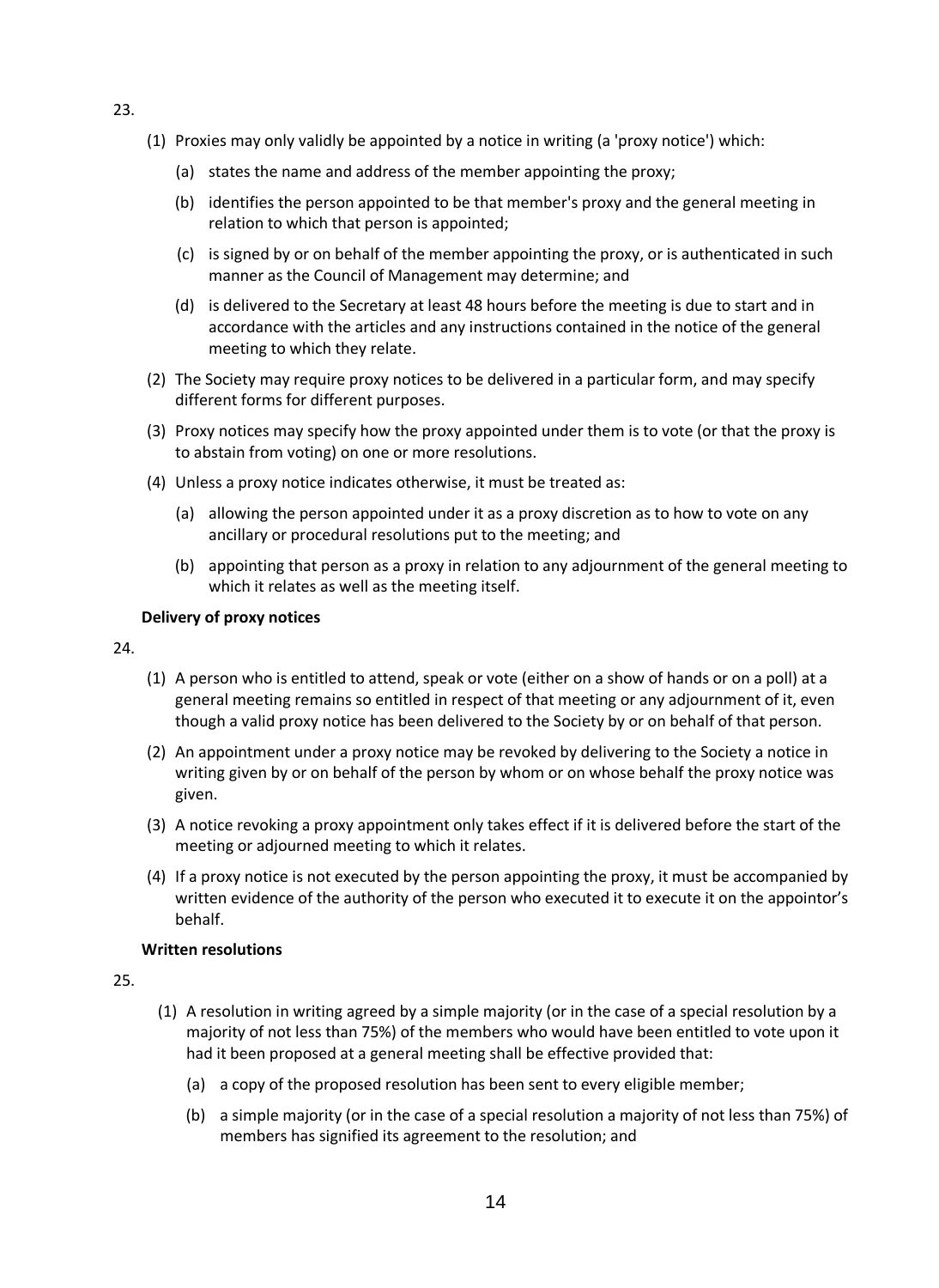- (c) it is contained in an authenticated document which has been received at the registered office within the period of 28 days beginning with the circulation date.
- (2) A resolution in writing may comprise several copies to which one of more members have signified their agreement.
- (3) In the case of a member that is an organisation, its authorised representative may signify its agreement.

#### **Votes of members**

- 26. Subject to article 11, every member, whether an individual or an organisation, shall have one vote.
- 27. Any objection to the qualification of any voter must be raised at the meeting at which the vote is tendered and the decision of the person who is chairing the meeting shall be final.

28.

- (1) Any organisation that is a member of the Society may nominate any person to act as its representative at any meeting of the Society.
- (2) The organisation must give written notice to the Society of the name of its representative. The representative shall not be entitled to represent the organisation at any meeting unless the notice has been received by the Society. The representative may continue to represent the organisation until written notice to the contrary is received by the Society.
- (3) Any notice given to the Society will be conclusive evidence that the representative is entitled to represent the organisation or that his or her authority has been revoked. The Society shall not be required to consider whether the representative has been properly appointed by the organisation.

#### **Council of Management**

- (1) A member of the Council of Management must be a natural person aged 18 years or older who is a paid-up member of the Society.
- (2) No one may be appointed a member of the Council of Management if he or she would be disqualified from acting under the provisions of article 42.
- 30. The minimum number of members of the Council of Management shall be nine and the maximum number shall be twenty-one.
- 31. The Council of Management shall consist of members of the Society appointed as follows:
	- (1) up to nine members of the Society elected by the members of the Society using the procedures set out in Articles 36 to 38;
	- (2) the Chairman of and one other representative appointed by WSN;
	- (3) the Chairman of and one other representative appointed by PSKCT;
	- (4) one representative appointed by Loch Lomond Steamship Company;
	- (5) one member of the Society from each Branch of the Society appointed by the Chairman of the Society on the nomination of the member's Branch Committee in accordance with bye laws made by the Council of Management; and
	- (6) up to two members appointed by the Council of Management to serve until the next annual general meeting.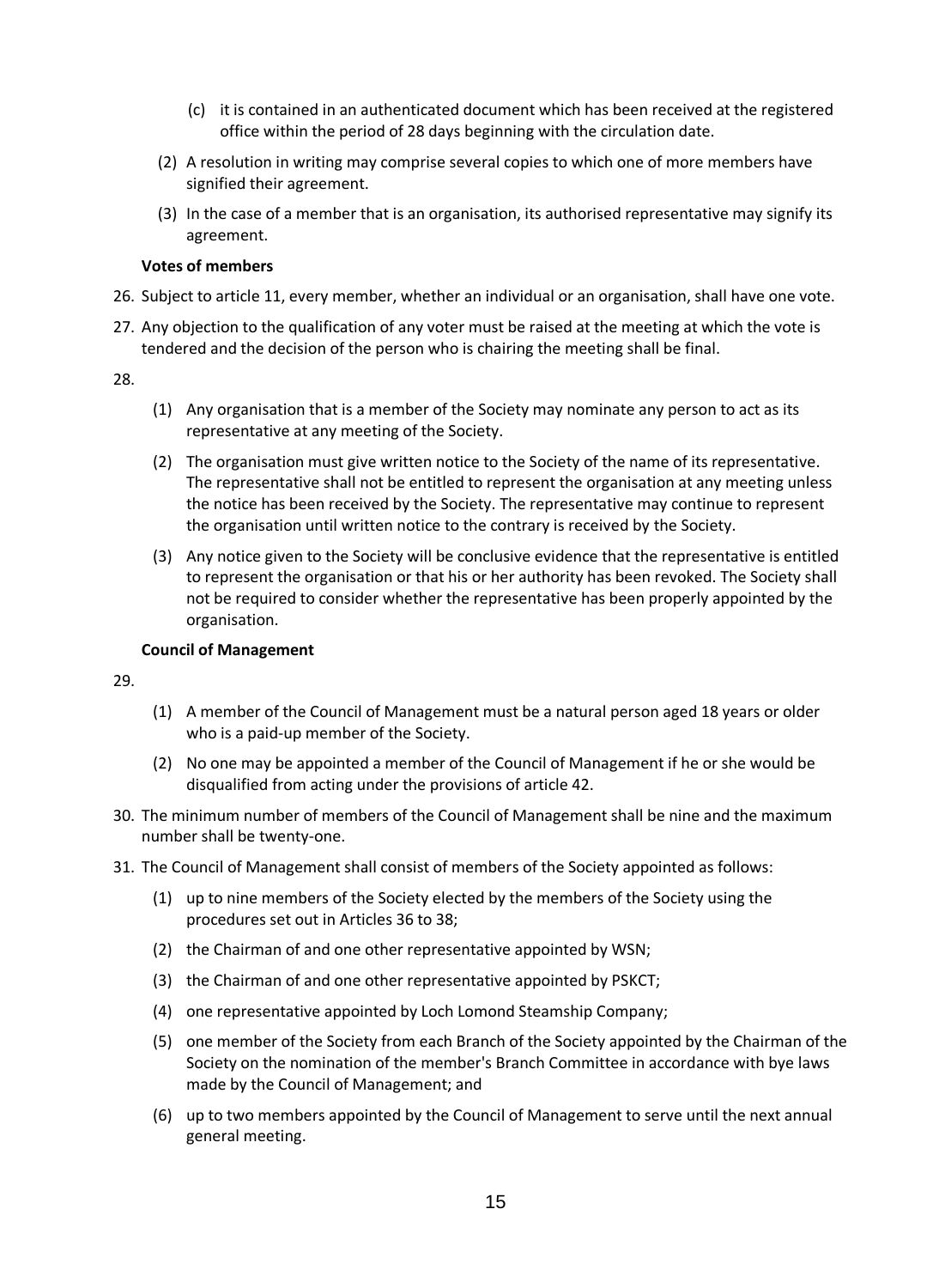32. A member of the Council of Management may not appoint an alternate director or anyone to act on his or her behalf at meetings of the Council of Management.

#### **Powers of Council of Management**

- 33.
- (1) The Council of Management shall manage the business of the Society and may exercise all the powers of the Society unless they are subject to any restrictions imposed by the Companies Acts, the articles or any special resolution.
- (2) No alteration of the articles or any special resolution shall have retrospective effect to invalidate any prior act of the Council of Management.
- (3) Any meeting of Council of Management at which a quorum is present at the time the relevant decision is made may exercise all the powers exercisable by the Council of Management.
- 34. The Council of Management may appoint a President and Vice-Presidents. Holders of these offices have no rights, powers or duties in respect of the Society's business.

#### **Term of membership of the Council of Management**

- 35.
- (1) In order to maintain an even balance of retirements each year, on the coming into effect of these articles and at any subsequent time deemed expedient, the terms of membership of each member of the Council of Management, with the exception of co-opted members and the Chairmen of WSN and PSKCT, may be set or varied by the Society in General Meeting.
- (2) Other than as provided in the previous paragraph, with the exception of co-opted members and the Chairmen of WSN and PSKCT , the term of membership of members of the Council of Management shall end:
	- (a) in the case of members elected under article 31(1), at the conclusion of the third annual general meeting following their appointment; or
	- (b) in the case of members appointed under article 31 (6), following a resolution of the Branch Committee ending the appointment or on the third anniversary of their appointment; or
	- (c) in the case of all other members, on the third anniversary of their appointment.

#### **Election of members of the Council of Management under Article 31(1)**

- 36. The Council of Management shall give notice to all members of the Society not more than one hundred and eighty days and not less than ninety days before the proposed date of the next annual general meeting of the Society of those elected members of the Council of Management who shall retire at such meeting and of the total number of vacancies that are available to be filled as at the date of the notice. The Notice shall state the date on which the next annual general meeting of the Society shall be held and that nominations for the Council of Management shall be received by the Secretary during a period of not less than thirty days ending between sixty and one hundred and fifty days before that date.
- 37. A member of the Society is eligible to be elected as a member of the Council of Management if:
	- (1) he or she is a member of the Council of Management retiring at the end of their term; or
	- (2) he or she is recommended for election or re-election by the Council of Management; or
	- (3) during a period of not less than thirty days ending between sixty and one hundred and fifty days before that date of the annual general meeting, the Secretary is given a notice that: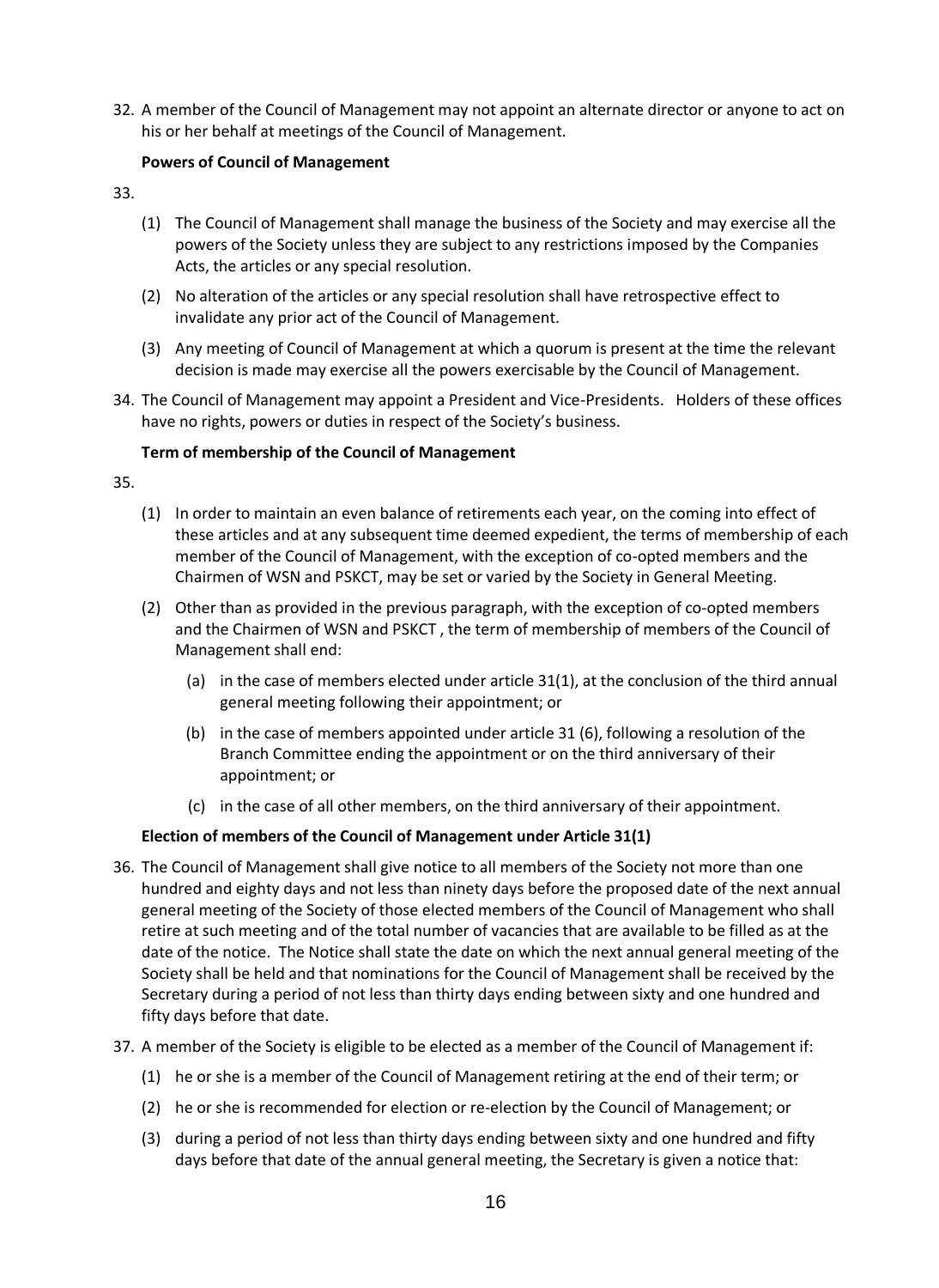- (a) is signed by a member entitled to vote at the meeting,
- (b) states the member's intention to propose the appointment of a person as a member of the Council of Management,
- (c) contains the details that, if the person were to be appointed, the Society would have to file at Companies House, and
- (d) is signed by the person who is to be proposed to show his or her willingness to be appointed.

#### 38.

- (1) If there shall be more candidates than vacancies for membership of the Council of Management the selection shall be made by a postal ballot as set out in this article. If the number of candidates for election is equal to or less than the number of vacancies to be filled all candidates will be deemed to be elected unless at the annual general meeting it is expressly resolved not to fill such vacated office or unless a resolution for the election of a candidate shall have been put to the meeting and lost.
- (2) If a ballot shall be necessary for the election to membership to the Council of Management the Secretary shall cause the names of all candidates together with the names of their proposers to be entered in ballot papers in the form approved by the Council of Management which shall be posted to all members entitled to vote on such ballot at least twenty one days before the date of the annual general meeting. Members shall be responsible for the return of their ballot papers as prescribed and the ballot shall close seven days before the annual general meeting. The Council of Management shall make bye laws to regulate the conduct of the ballot.
- (3) A Member shall be entitled to vote in favour of as many candidates as there shall be vacancies to be filled upon the Council of Management but a member shall not be entitled to vote more than once for a candidate.
- (4) The result of the ballot shall be announced at the annual general meeting. In the event of an equality of votes the candidate or candidates to be elected from those having an equal number of votes shall be chosen by lot.
- (5) The term of appointment commences at the conclusion of the annual general meeting at which their election is announced.

#### **Appointment of members of the Council of Management**

39. All members of the Council of Management shall be entitled to be reappointed or to seek reappointment at the conclusion of their term of membership.

40.

- (1) The Council of Management may appoint a person who is willing to act to be a member of the Council of Management to fill a casual vacancy within the nine members of the Council of Management elected by the members of the Society.
- (2) A member of the Council of Management appointed by a resolution of the Council of Management must retire at the next annual general meeting and may seek re-appointment.
- 41. The appointment of a member of the Council of Management, by whatever method, must not cause the number of members of the Council of Management to exceed twenty-one.

#### **Disqualification and removal of members of the Council of Management**

42. A member of the Council of Management shall cease to hold office if he or she: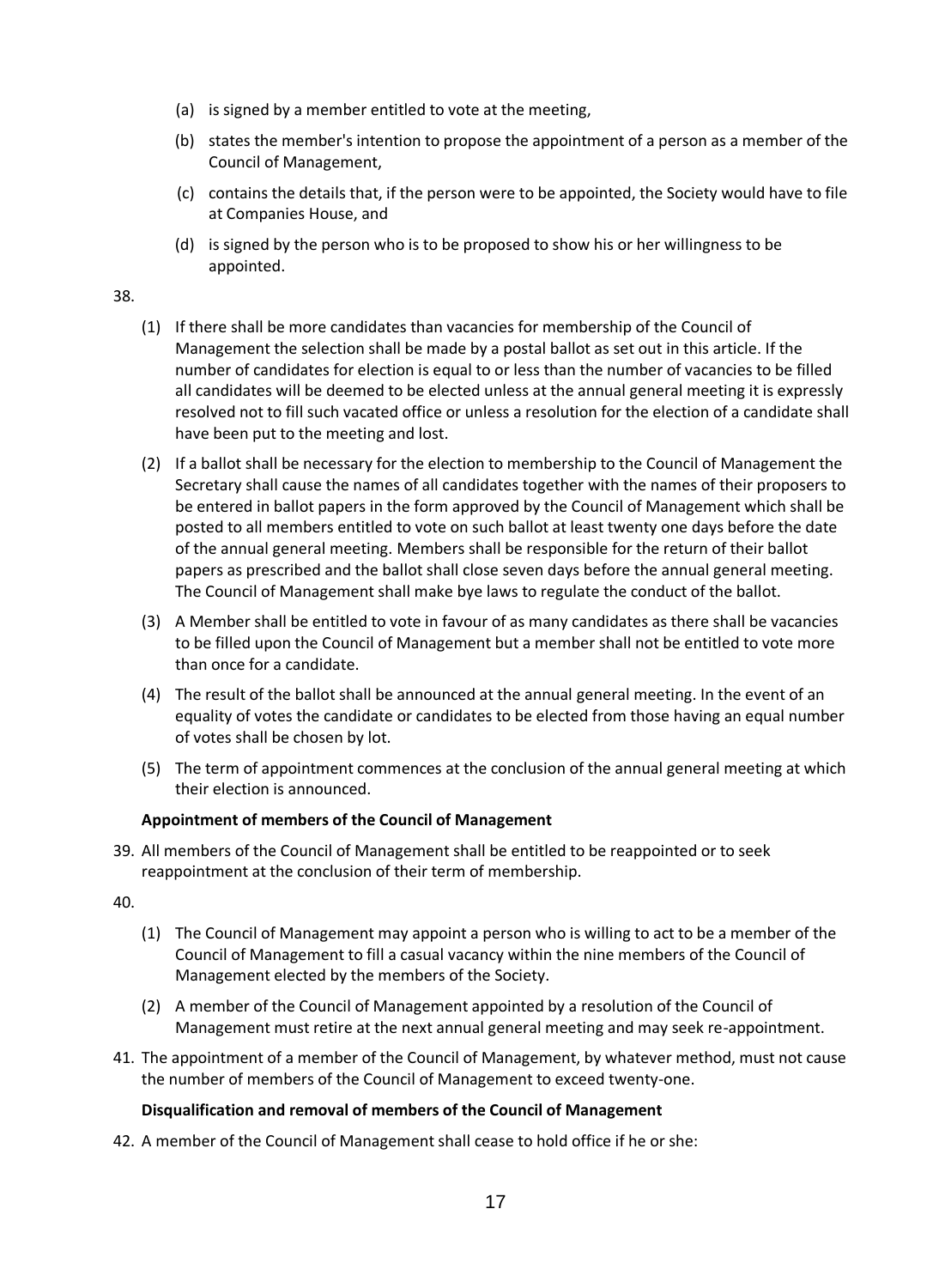- (1) ceases to be a member of the Council of Management by virtue of any provision in the Companies Acts or is prohibited by law from being a director;
- (2) is disqualified from acting as a trustee by virtue of sections 178 and 179 of the Charities Act 2011 (or any statutory re-enactment or modification of those provisions);
- (3) ceases to be a member of the Society;
- (4) becomes incapable by reason of mental disorder, illness or injury of managing and administering his or her own affairs;
- (5) their appointing body withdraws their nomination and/or appoints another person to replace them;
- (6) resigns as a member of the Council of Management by notice to the Society (but only if at least two members of the Council of Management will remain in office when the notice of resignation is to take effect); or
- (7) is absent without the permission of the Council of Management from three consecutive meetings or all their meetings held within a period of six consecutive months, whichever is the longer period, and the Council of Management resolve that his or her office be vacated.

#### **Remuneration of members of the Council of Management**

43. The members of the Council of Management must not be paid any remuneration unless it is authorised by article 7.

#### **Proceedings of Council of Management**

44.

- (1) The Council of Management may regulate their proceedings as they think fit, subject to the provisions of the articles. Only members of the Council of Management shall have a right to attend its meetings. The Council of Management shall meet at least three times per year.
- (2) Any member of the Council of Management may call a meeting of the Council of Management.
- (3) The secretary must call a meeting of the Council of Management if requested to do so by a member of the Council of Management.
- (4) Questions arising at a meeting shall be decided by a majority of votes.
- (5) In the case of an equality of votes, the person who is chairing the meeting shall have a second or casting vote.
- (6) A meeting may be held by suitable electronic means agreed by the Council of Management in which each participant may communicate with all the other participants.

- (1) No decision may be made by a meeting of the Council of Management unless a quorum is present at the time the decision is purported to be made. 'Present' includes being present by suitable electronic means agreed by the Council of Management in which a participant or participants may communicate with all the other participants.
- (2) The quorum shall be six.
- (3) A member of the Council of Management shall not be counted in the quorum present when any decision is made about a matter upon which that member of the Council of Management is not entitled to vote.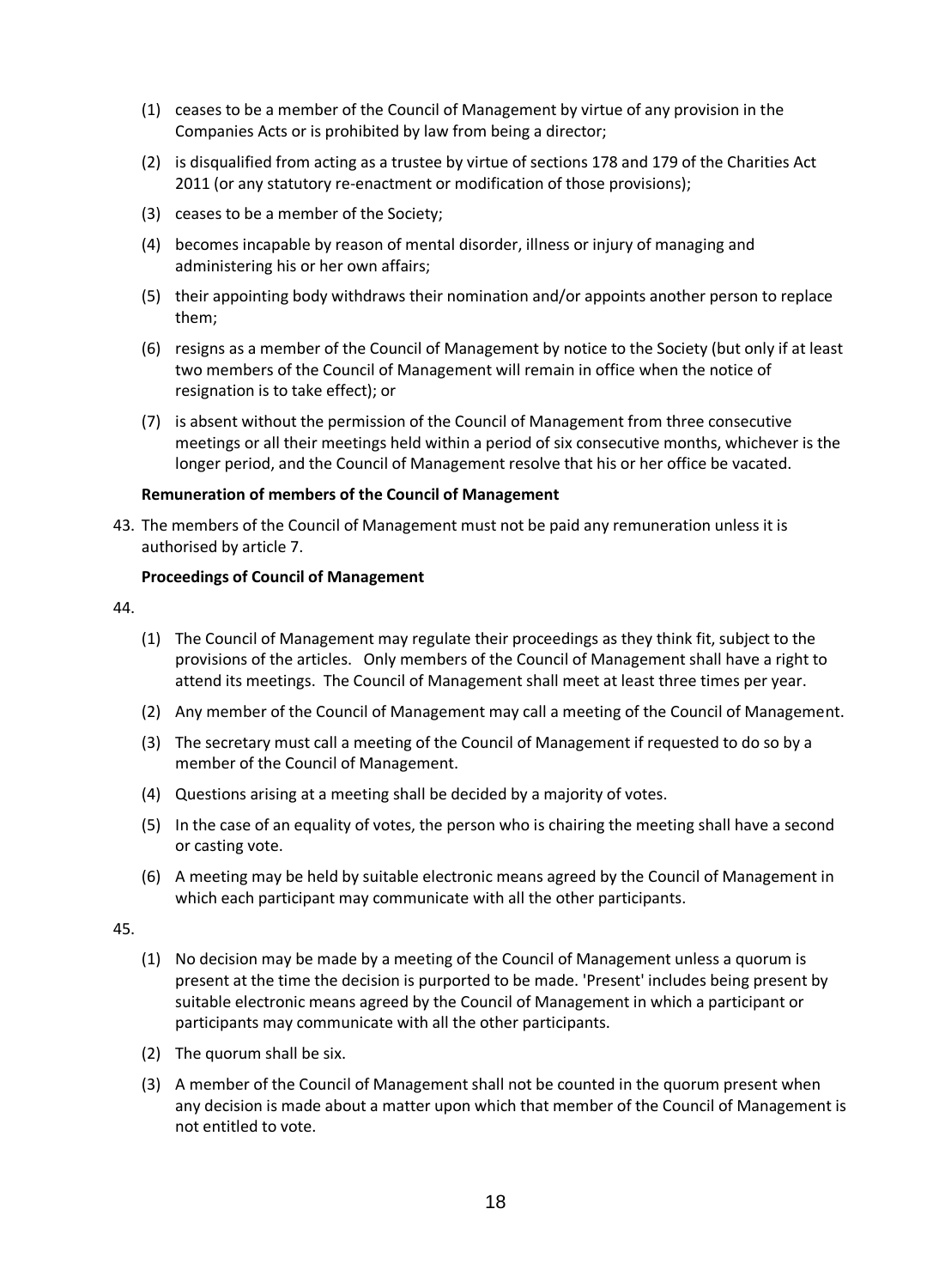- 46. If the number of members of the Council of Management is less than the number fixed as the quorum, the continuing members of the Council of Management or member of the Council of Management may act only for the purpose of filling vacancies or of calling a general meeting.
- 47.
- (1) The Council of Management shall appoint for a term not exceeding three years one of their number to chair their meetings and this person shall be Chairman of the Society. The Council of Management may at any time revoke such appointment. The appointment will end if he or she ceases to be a member of the Council of Management. The Chairman is eligible to seek reappointment at the end of his or her term of appointment.
- (2) The Council of Management shall appoint for a term not exceeding three years one of their number to be Vice-Chairman of the Society. The Vice-Chairman shall chair meetings of the Council of Management in the absence of the Chairman or if the Chairman is unable or unwilling to do so. The Council of Management may at any time revoke such appointment. The appointment will end if he or she ceases to be a member of the Council of Management. The Vice-Chairman is eligible to seek re-appointment at the end of his or her term of appointment.
- (3) If no one has been appointed Chairman or Vice-Chairman or if the people appointed are unwilling or unable to preside or are not present within ten minutes after the time appointed for the meeting, the members of the Council of Management present may appoint one of their number to chair that meeting.
- (4) The Chairman and Vice-Chairman shall have no functions or powers except those conferred by the articles or delegated to him or her or them by the Council of Management.
- 48. The Council of Management shall appoint for a term not exceeding three years one of their number (who shall not be a director of WSN or PSKCT or one of their subsidiaries) to be Secretary of the Society. The Council of Management may at any time revoke such appointment. The appointment will end if he or she ceases to be a member of the Council of Management. The Secretary is eligible to seek re-appointment at the end of his or her term of appointment.

#### 49.

- (1) The Council of Management shall appoint for a term not exceeding three years one of their number (who shall not be a director of WSN or PSKCT or one of their subsidiaries) to be Treasurer of the Society. The Council of Management may at any time revoke such appointment. The appointment will end if he or she ceases to be a member of the Council of Management. The Treasurer is eligible to seek re-appointment at the end of his or her term of appointment.
- (2) All moneys payable to the Society shall be received by the Treasurer or such other officers of the Society or such Bank as the Council of Management shall appoint to receive the same. The receipts of the Treasurer or such other officer or Banker shall be a sufficient discharge.

#### 50.

- (1) A resolution in writing or in electronic form agreed by more than two-thirds of the members of the Council of Management entitled to receive notice of a meeting of the Council of Management and to vote upon the resolution shall be as valid and effectual as if it had been passed at a meeting of the Council of Management duly convened and held.
- (2) The resolution in writing may comprise several documents containing the text of the resolution in like form to each of which one or more members of the Council of Management has signified their agreement.

#### **Delegation**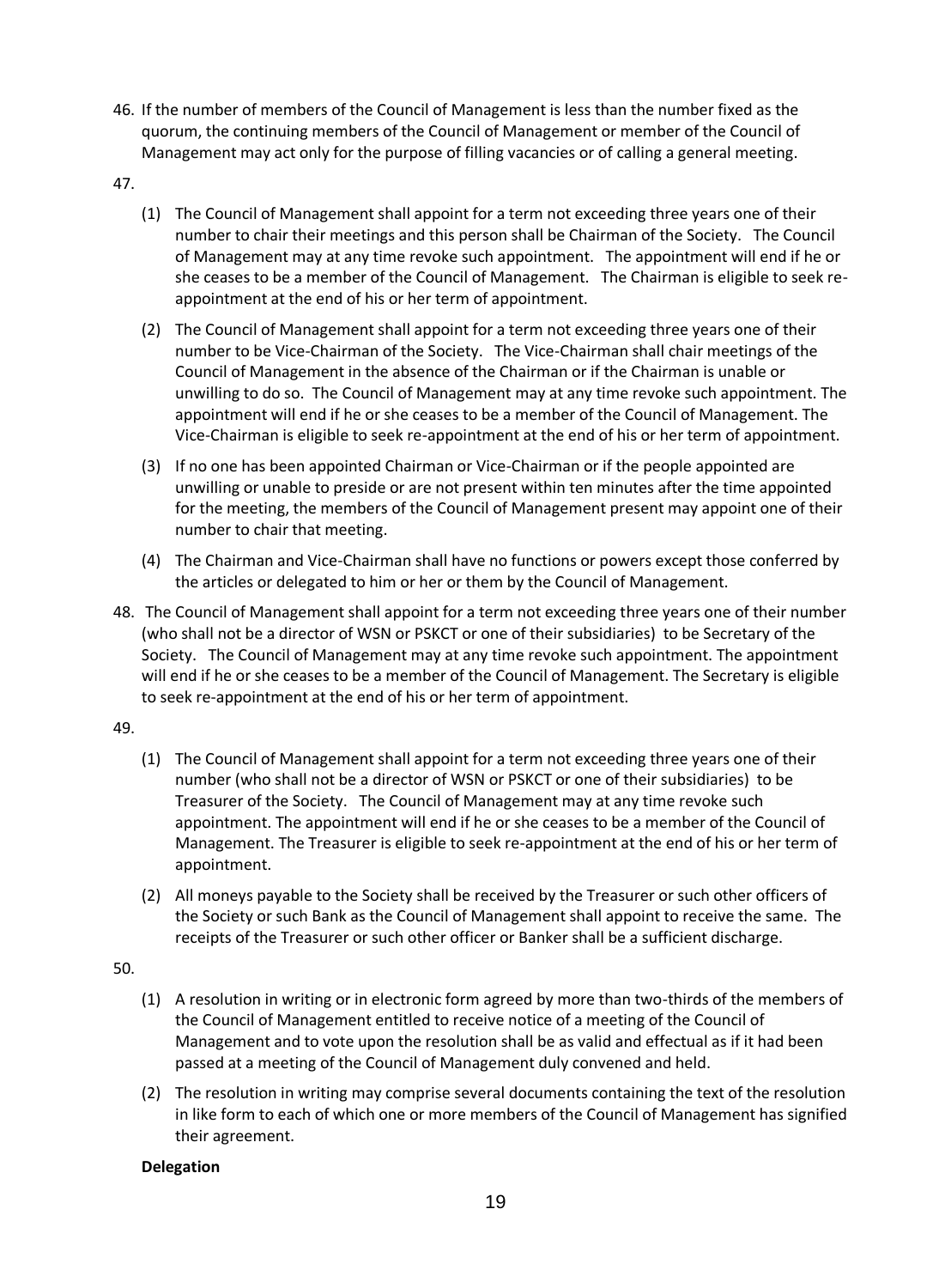- 51.
- (1) The Council of Management may delegate any of their powers or functions to a committee of two of more of their number but the terms of any delegation must be recorded in the minute book. Such committees may include advisory members but all delegated powers must be exclusively exercised by the members of the Council of Management.
- (2) The Council of Management may impose conditions when delegating, including the conditions that:
	- (a) the relevant powers are to be exercised exclusively by the committee to whom they delegate;
	- (b) no expenditure may be incurred on behalf of the Society except in accordance with a budget previously agreed with the Council of Management.
- (3) The Council of Management may revoke or alter a delegation.
- (4) All acts and proceedings of any committees must be fully and promptly reported to the Council of Management.

### **Validity of Council of Management' decisions**

- 52.
- (1) Subject to article 52(2), all acts done by a meeting of Council of Management, or of a committee of members of the Council of Management, shall be valid notwithstanding the participation in any vote of a member of the Council of Management:
	- (a) who was disqualified from holding office;
	- (b) who had previously retired or who had been obliged by these articles to vacate office;
	- (c) who was not entitled to vote on the matter, whether by reason of a conflict of interests or otherwise;

if without:

- (d) the vote of that member of the Council of Management; and
- (e) that member of the Council of Management being counted in the quorum;

the decision has been made by a majority of the members of the Council of Management at a quorate meeting.

(2) Article 52(1) does not permit a member of the Council of Management or a connected person to keep any benefit that may be conferred upon him or her by a resolution of the Council of Management or of a committee of members of the Council of Management if, but for article 52(1), the resolution would have been void, or if the member of the Council of Management has not complied with article 8.

### **Seal**

53. If the Society has a seal it must only be used by the authority of the Council of Management or of a committee of Council of Management authorised by the Council of Management. The Council of Management may determine who shall sign any instrument to which the seal is affixed and unless otherwise so determined it shall be signed by a member of the Council of Management and by the secretary (if any) or by a second member of the Council of Management.

### **Minutes**

54. The Council of Management must keep minutes of all: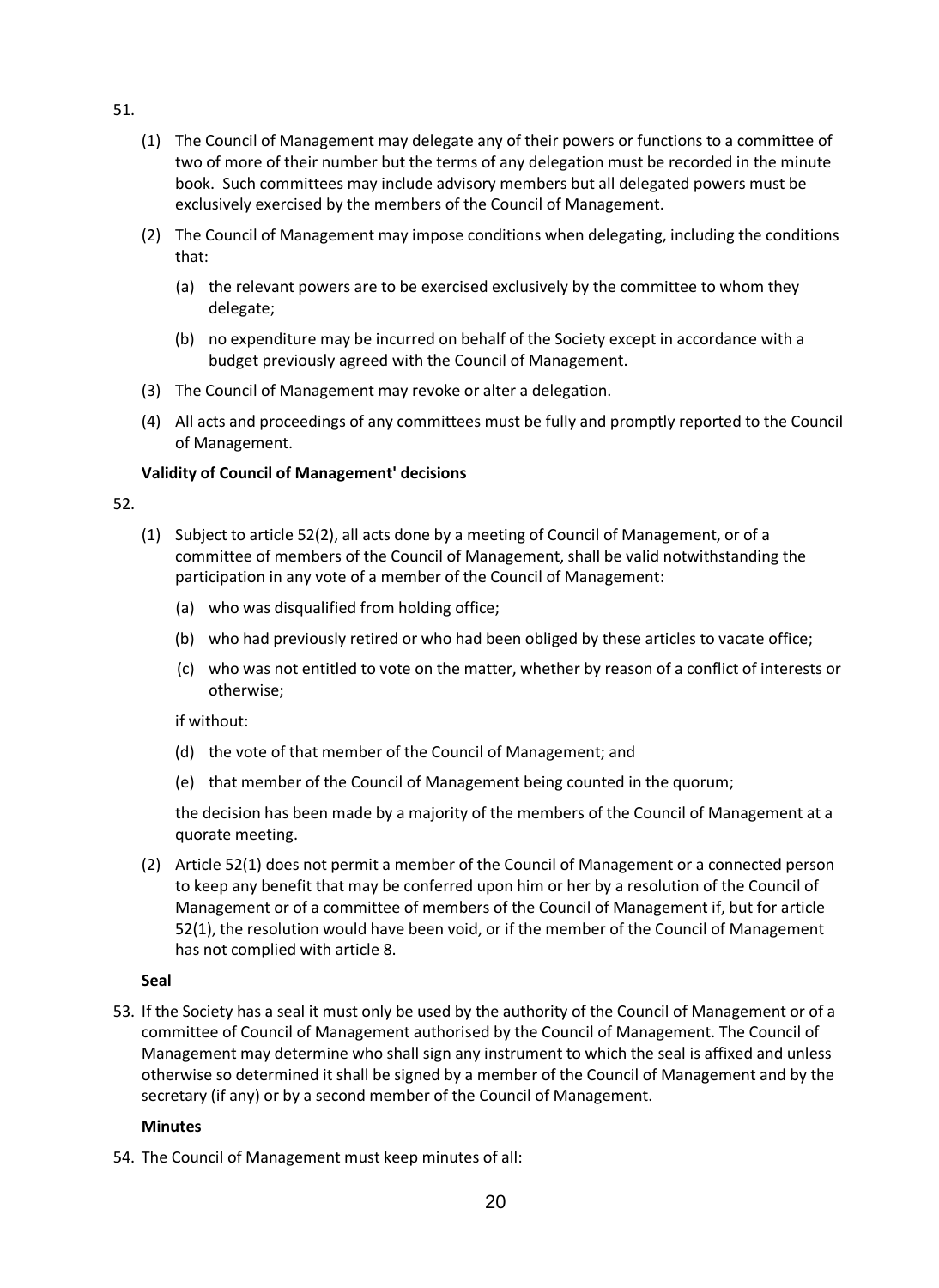- (1) appointments of officers made by the Council of Management;
- (2) proceedings at meetings of the Society;
- (3) meetings of the Council of Management and committees of Council of Management including:
	- (a) the names of the members of the Council of Management present at the meeting;
	- (b) the decisions made at the meetings; and
	- (c) where appropriate the reasons for the decisions.

#### **Accounts**

#### 55.

- (1) The Council of Management must prepare for each financial year accounts as required by the Companies Acts. The accounts must be prepared to show a true and fair view and follow accounting standards issued or adopted by the Accounting Standards Board or its successors and adhere to the recommendations of applicable Statements of Recommended Practice.
- (2) The Council of Management must keep accounting records as required by the Companies Acts.
- (3) The Council of Management must ensure that the accounts are subject to such independent scrutiny as is required by the Companies Acts, the Charities Act 2011 and/or the Charities and Trustee Investment (Scotland) Act 2005.

#### **Annual Report and Return and Register of Charities**

56.

- (1) The Council of Management must comply with the requirements of the Charities Act 2011 and/or the Charities and Trustee Investment (Scotland) Act 2005 with regard to the:
	- (a) transmission of a copy of the statements of account to the Commission and to OSCR;
	- (b) preparation of an Annual Report and the transmission of a copy of it to the Commission and to OSCR; and
	- (c) preparation of Annual Returns and their transmission to the Commission and to OSCR.
- (2) The Council of Management must notify the Commission and OSCR promptly of any changes to the Society's entry on the registers of the two bodies.

#### **Means of communication to be used**

- (1) Subject to the articles, anything sent or supplied by or to the Society under the articles may be sent or supplied in any way in which the Companies Act 2006 provides for documents or information which are authorised or required by any provision of that Act to be sent or supplied by or to the Society.
- (2) Subject to the articles, any notice or document to be sent or supplied to a member of the Council of Management in connection with the taking of decisions by Council of Management may also be sent or supplied by the means by which that member of the Council of Management has asked to be sent or supplied with such notices or documents for the time being.
- 58. Any notice to be given to or by any person pursuant to the articles:
	- (1) must be in writing, or
	- (2) must be given in electronic form.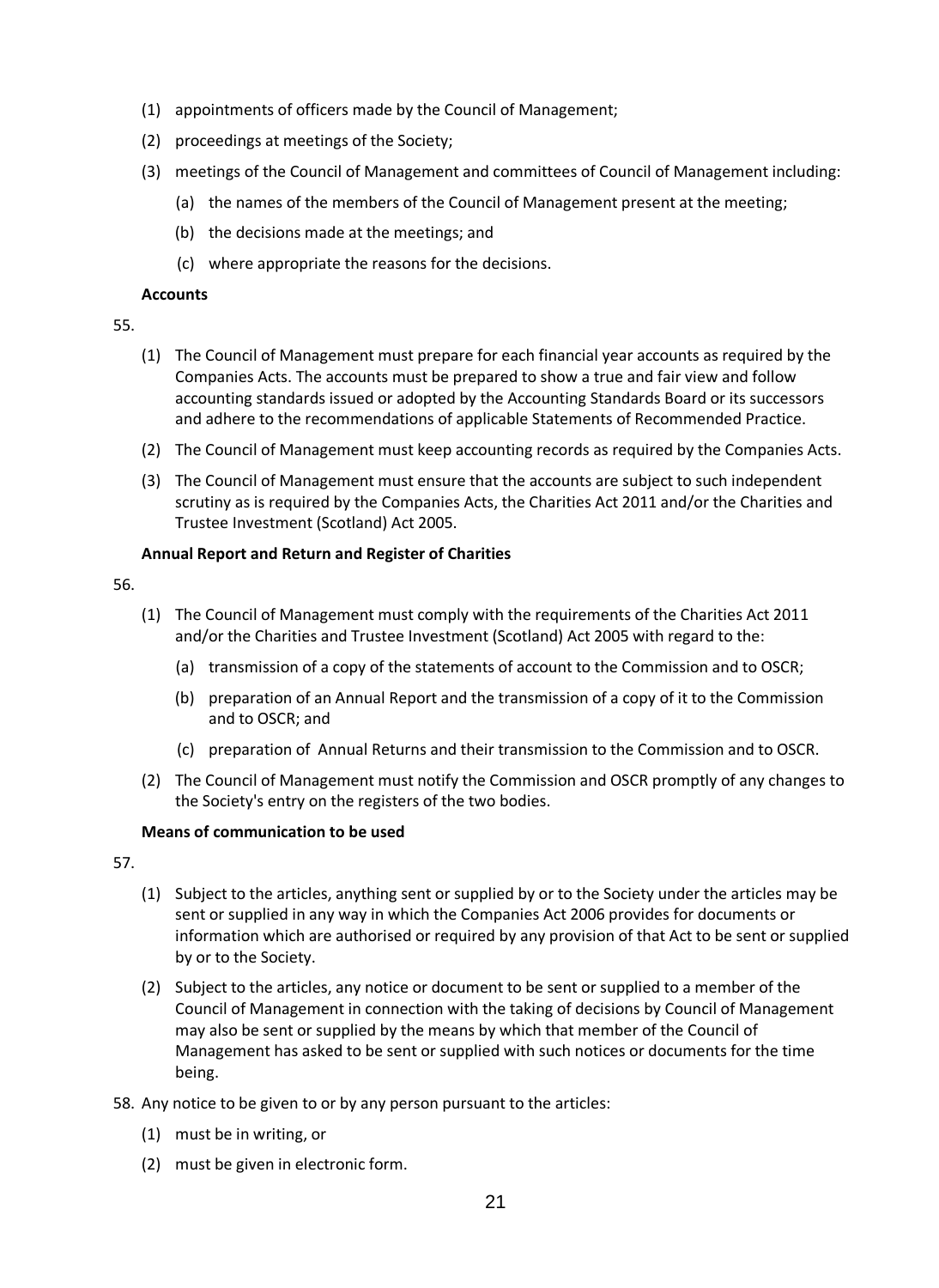- 59.
- (1) The Society may give any notice to a member either:
	- (a) personally; or
	- (b) by sending it by post in a prepaid envelope addressed to the member at his or her address; or
	- (c) by leaving it at the address of the member; or
	- (d) by giving it in electronic form to the member's address; or
	- (e) by placing the notice on a website and providing the person with a notification in writing or in electronic form of the presence of the notice on the website. The notification must state that it concerns a notice of a company meeting and must specify the place date and time of the meeting.
- (2) A member who does not register an address with the Society or who registers only a postal address that is not within the United Kingdom shall not be entitled to receive any notice from the Society.
- 60. A member present in person at any meeting of the Society shall be deemed to have received notice of the meeting and of the purposes for which it was called.

61.

- (1) Proof that an envelope containing a notice was properly addressed, prepaid and posted shall be conclusive evidence that the notice was given.
- (2) Proof that an electronic form of notice was given shall be conclusive where the company can demonstrate that it was properly addressed and sent, in accordance with section 1147 of the Companies Act 2006.
- (3) In accordance with section 1147 of the Companies Act 2006 notice shall be deemed to be given:
	- (a) 48 hours after the envelope containing it was posted; or
	- (b) in the case of an electronic form of communication, 48 hours after it was sent.

#### **Indemnity**

62.

- (1) The Society shall indemnify a relevant member of the Council of Management against any liability incurred in that capacity, to the extent permitted by sections 232 to 234 of the Companies Act 2006.
- (2) In this article a 'relevant member of the Council of Management' means any member of the Council of Management or former member of the Council of Management of the Society.
- 63. The Society may indemnify an auditor against any liability incurred by him or her or it:
	- (1) in defending proceedings (whether civil or criminal) in which judgment is given in his or her or its favour or he or she or it is acquitted; or
	- (2) in connection with an application under section 1157 of the Companies Act 2006 (power of Court to grant relief in case of honest and reasonable conduct) in which relief is granted to him or her or it by the Court.

#### **Rules and Bye Laws**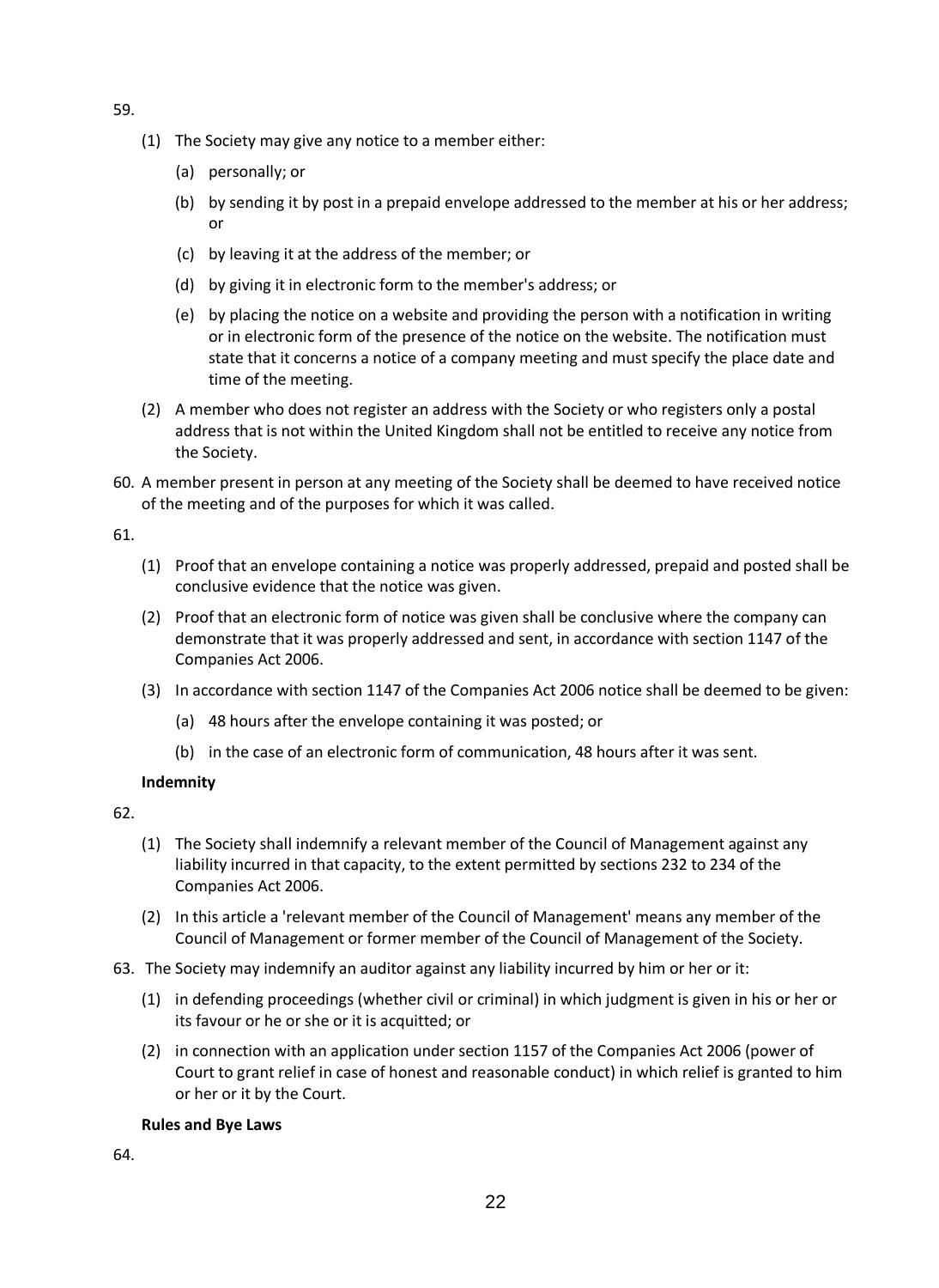- (1) The Council of Management may from time to time make such reasonable and proper rules or bye laws as they may deem necessary or expedient for the proper conduct and management of the Society.
- (2) The bye laws may regulate the following matters but are not restricted to them:
	- (a) the conduct of members of the Society in relation to one another, and to the Society's employees and volunteers,
	- (b) the establishment and operation of branches of the Society;
	- (c) the setting aside of the whole or any part or parts of the Society's premises at any particular time or times or for any particular purpose or purposes;
	- (d) the procedure at general meetings and meetings of the Council of Management in so far as such procedure is not regulated by the Companies Acts or by the articles;
	- (e) the procedure to be used for the postal election of members of the Council of Management; and
	- (f) generally, all such matters as are commonly the subject matter of company rules.
	- (3) The Society in general meeting has the power to alter, add to or repeal the rules or bye laws.
	- (4) The Council of Management must adopt such means as they think sufficient to bring the rules and bye laws to the notice of members of the Society.
	- (5) The rules or bye laws shall be binding on all members of the Society. No rule or bye law shall be inconsistent with, or shall affect or repeal anything contained in, the articles.

#### **Disputes**

65. If a dispute arises between members of the Society about the validity or propriety of anything done by the members of the Society under these articles, and the dispute cannot be resolved by agreement, the parties to the dispute must first try in good faith to settle the dispute by mediation before resorting to litigation.

#### **Dissolution**

- (1) The members of the Society may at any time before, and in expectation of, its dissolution resolve that any net assets of the Society after all its debts and liabilities have been paid, or provision has been made for them, shall on or before the dissolution of the Society be applied or transferred in any of the following ways:
	- (a) directly for the Objects; or
	- (b) by transfer to any charity or charities for purposes similar to the Objects; or
	- (c) to any charity or charities for use for particular purposes that fall within the Objects.
- (2) Subject to any such resolution of the members of the Society, the Council of Management of the Society may at any time before and in expectation of its dissolution resolve that any net assets of the Society after all its debts and liabilities have been paid, or provision made for them, shall on or before dissolution of the Society be applied or transferred:
	- (a) directly for the Objects; or
	- (b) by transfer to any charity or charities for purposes similar to the Objects, or
	- (c) to any charity or charities for use for particular purposes that fall within the Objects.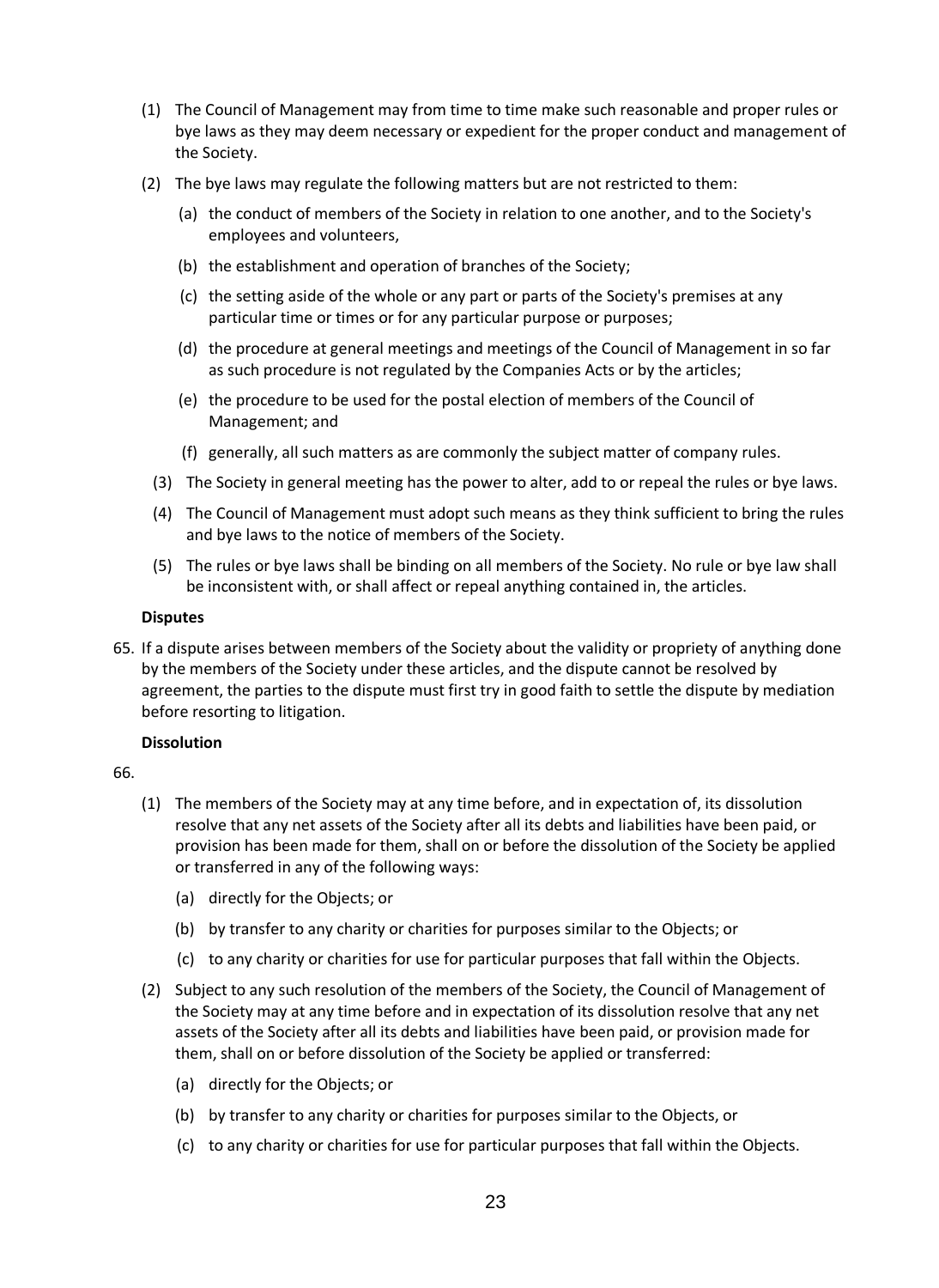(3) In no circumstances shall the net assets of the Society be paid to or distributed among the members of the Society (except to a member that is itself a charity) and if no resolution in accordance with article 66(1) is passed by the members or the Council of Management the net assets of the Society shall be applied for charitable purposes as directed by the Court or the Commission.

#### **Meaning of Connected Person**

- 67. In these articles 'connected person' means:
	- (1) a child, step-child, parent, grandchild, step-grandchild, grandparent, brother or sister of the member of the Council of Management,
	- (2) the spouse or civil partner of the member of the Council of Management or of any person falling within sub clause (1) above,
	- (3) a person carrying on business in partnership with the member of the Council of Management or with any person falling within sub-clause (1) or (2) above;
	- (4) an institution which is controlled
		- (a) by the member of the Council of Management or any connected person falling within subclause (1), (2), or (3) above; or
		- (b) by two or more persons falling within sub-clause 4(a), when taken together
	- (5) a body corporate in which
		- (a) the member of the Council of Management or any connected person falling within sub clauses (1) to (3) has a substantial interest, or
		- (b) two or more persons falling within sub-clause (5)(a) who, when taken together, have a substantial interest.
		- (c) Sections 350 352 of the Charities Act 2011 apply for the purposes of interpreting the terms used in this article.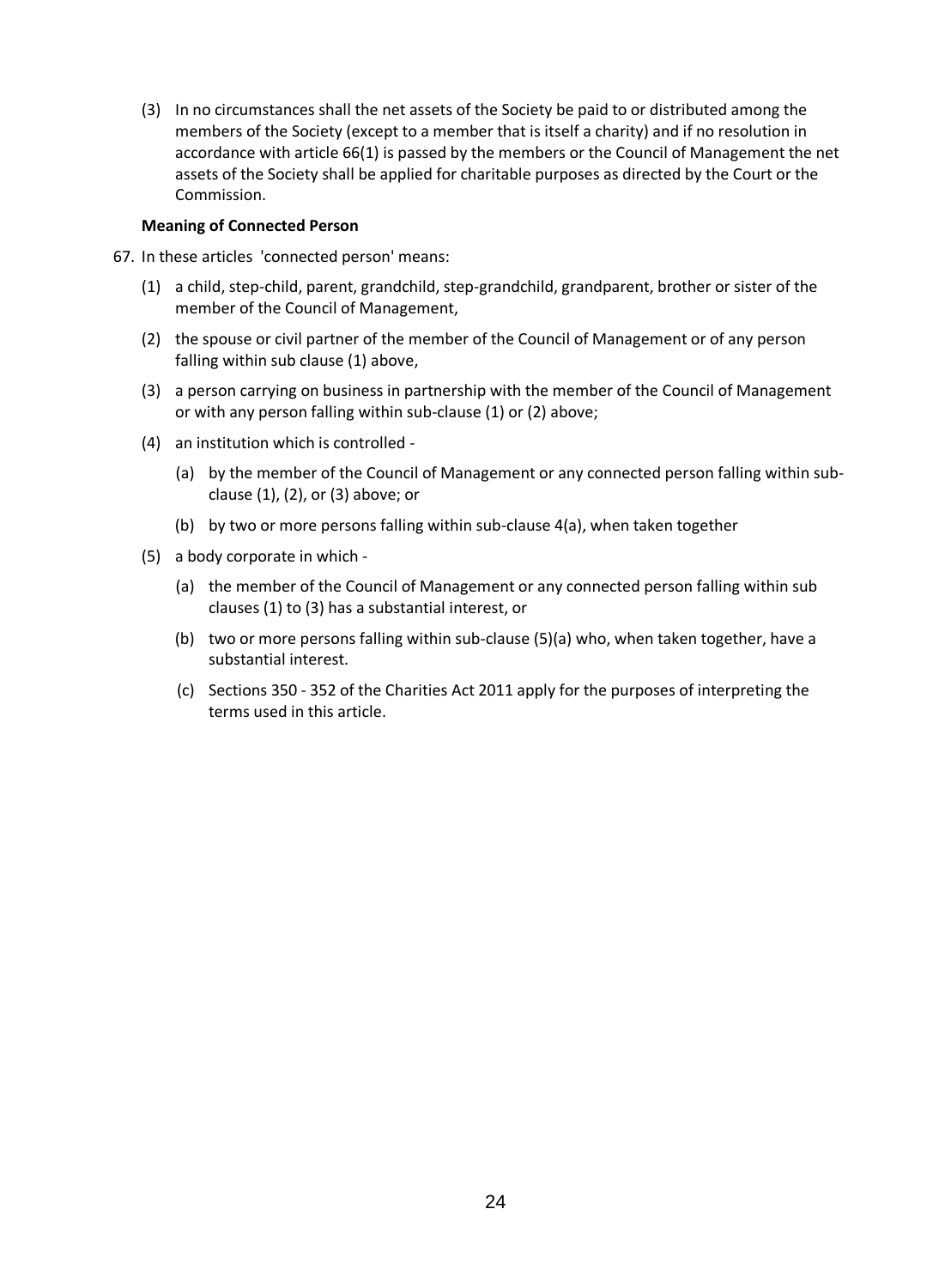# **ANNEX 2 (Ordinary Resolution 1)**

# **Terms of membership of the Council of Management**

| <b>Category of Member</b>                                         | End of term of membership                                                            |
|-------------------------------------------------------------------|--------------------------------------------------------------------------------------|
| Elected by the members of the Society                             | The conclusion of the third annual<br>general meeting following their<br>appointment |
| The Chairman of WSN                                               | As determined by the directors of WSN                                                |
| One other representative appointed by<br><b>WSN</b>               | 31 December 2014                                                                     |
| The Chairman of PSKCT                                             | As determined by the directors of PSKCT                                              |
| One other representative appointed by<br><b>PSKCT</b>             | 31 December 2015                                                                     |
| One representative appointed by Loch<br>Lomond Steamship Company; | 31 December 2016                                                                     |
| <b>Bristol Channel Branch representative</b>                      | 31 December 2014                                                                     |
| <b>London and Home Counties Branch</b><br>representative          | 31 December 2015                                                                     |
| North of England and North Wales<br>Branch representative         | 31 December 2016                                                                     |
| Scottish Branch representative                                    | 31 December 2015                                                                     |
| Wessex and Dart Branch representative                             | 31 December 2016                                                                     |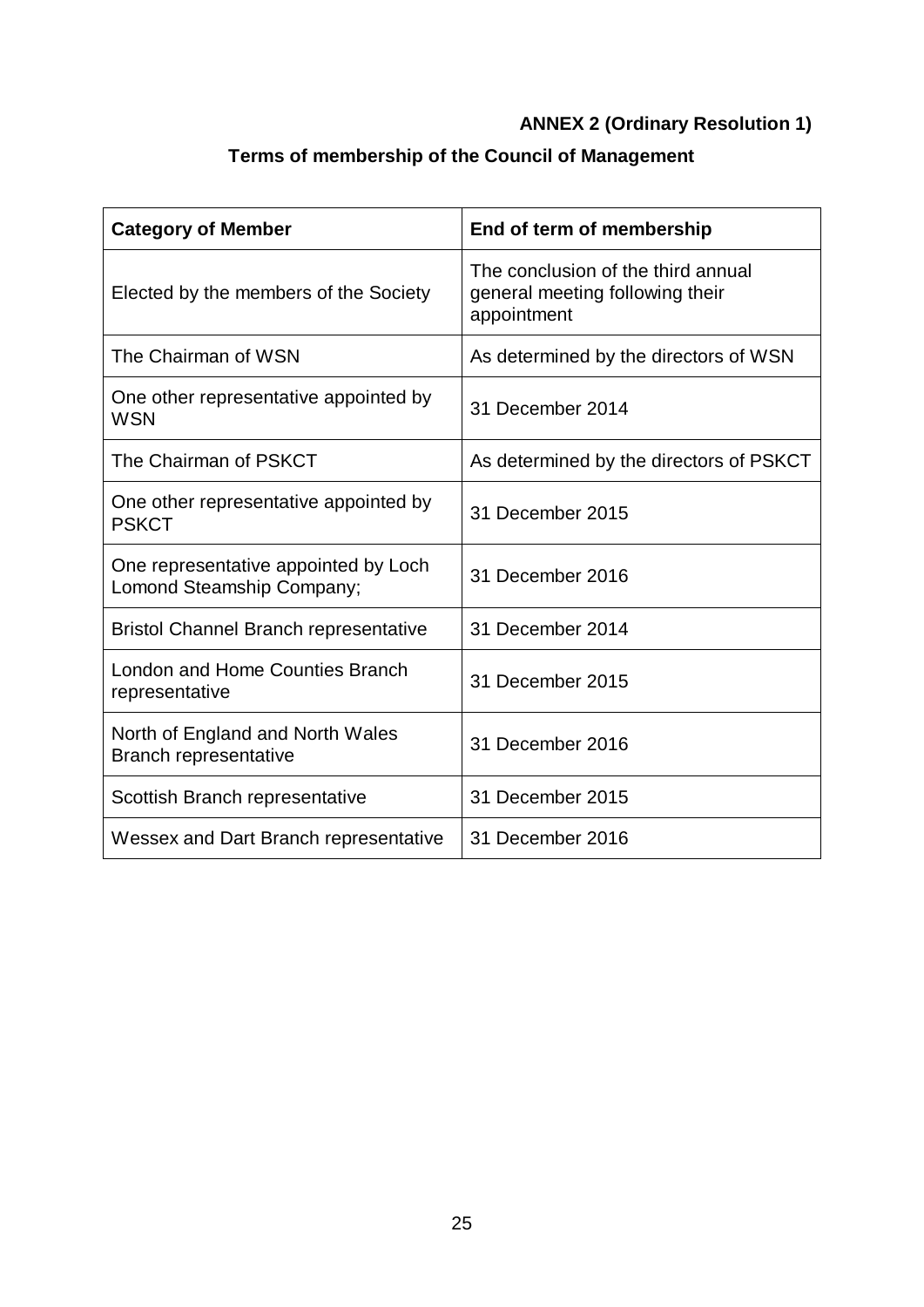# **ANNEX 3 (Ordinary Resolution 2)**

# **THE PADDLE STEAMER PRESERVATION SOCIETY**

# **SOCIAL MEDIA GUIDELINES**

# **INTRODUCTION**

Social media are powerful communications tools that have a significant impact on organisational and professional reputations. Because they blur the lines between personal voice and institutional voice, the Paddle Steamer Preservation Society(PSPS) has crafted the following policy to help clarify how best to enhance and protect personal and professional reputations when participating in social media.

Social media are defined as media designed to be disseminated through social interaction, created using highly accessible and scalable publishing techniques.

Examples include but are not limited to LinkedIn, Twitter, Facebook, YouTube, and MySpace.

Both in professional and institutional roles, members, customers, supporters and trustees need to follow the same behavioural standards online as they would in real life. The same laws, professional expectations, and guidelines for interacting with others online apply as they would in the real world. In light of recent scandals in the UK it is important that our members are aware that they may be held legally liable for anything they post to social media sites.

# **SECTION 1:**

# **POLICIES FOR ALL SOCIAL MEDIA SITES, INCLUDING PERSONAL SITES**

# **Protect confidential and proprietary information:**

Do not post confidential or proprietary information about PSPS, trustees, employees, members or supporters and/or of its Associated Companies and ensure that you respect privacy and confidentiality policies. Members who do share confidential information do so at the risk of disciplinary action or termination of Membership.

# **Respect copyright and fair use:**

When posting, be mindful of the copyright and intellectual property rights of others.

# **Don't use PSPS logos for endorsements:**

Do not use the PSPS logo or any other Society images or iconography on personal social media sites. Do not use PSPS's name to promote a product, cause, or political party or candidate.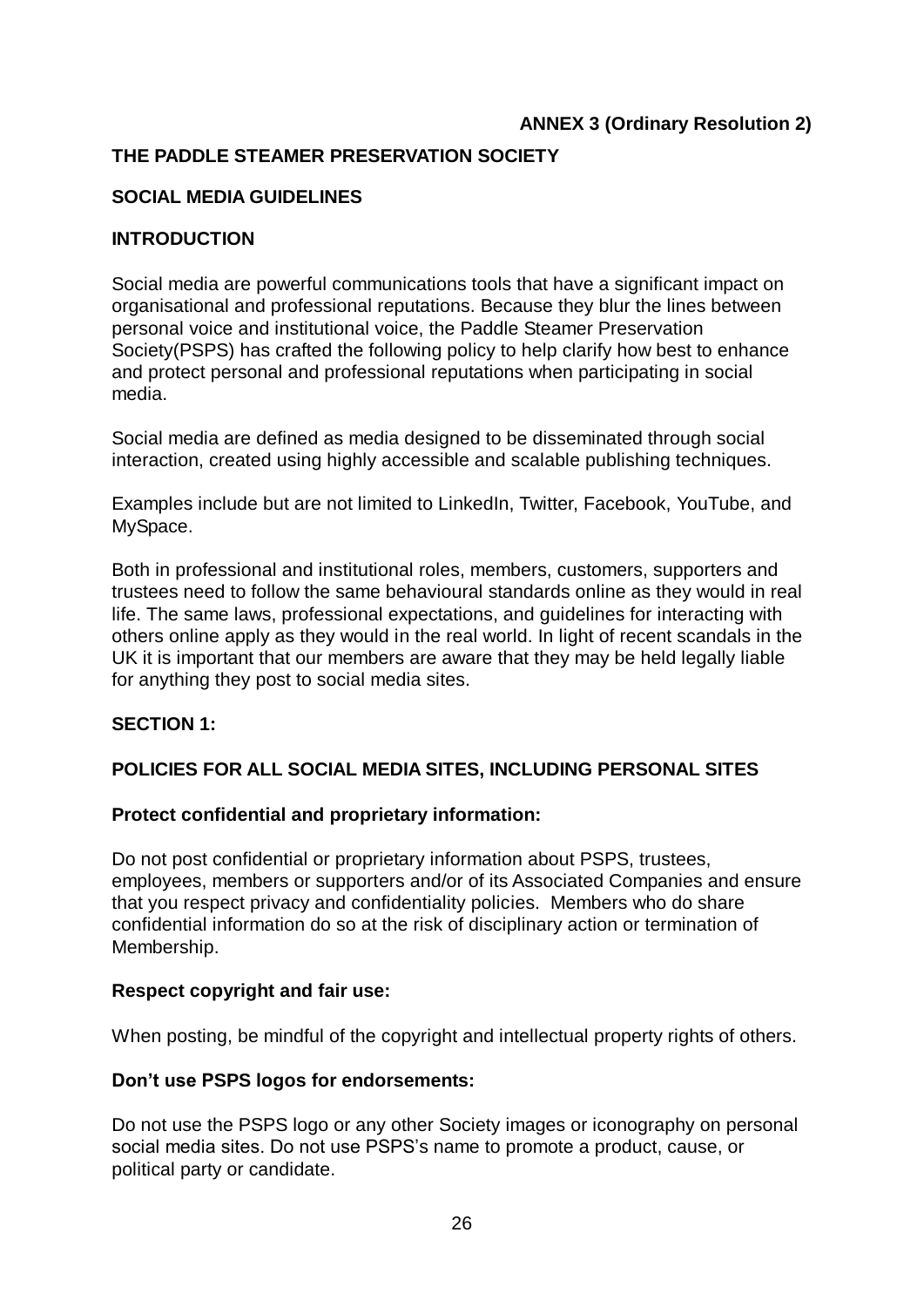**Terms of service:** Obey the Terms of Service of any social media platform employed personally or in the name of PSPS.

# **SECTION 2:**

# **BEST PRACTICES**

This section provides guidance to anyone posting on social media in any capacity, in which the author is referring to the PSPS, its Associated Companies\*, or any of its members or supporters;-

# **Think twice before posting:**

Privacy does not exist in the world of social media. Consider what could happen if a post becomes widely known and how that may reflect both on the poster and the PSPS and/or its Associated Companies\*. Search engines can turn up posts years after they are created, and comments can be forwarded or copied. If you wouldn't say it at a conference or to a member of the media, consider whether you should post it online. If you are unsure about posting something or responding to a comment, ask your branch chair or a trustee for advice in advance of posting anything.

**Strive for accuracy:** Get the facts straight before posting them on social media. Review content for grammatical and spelling errors. This is especially important if posting on behalf of the PSPS in any capacity.

# **Be respectful:**

Understand that content contributed to a social media site could encourage comments or discussion of opposing ideas. Responses should be considered carefully in light of how they would reflect on the PSPS and its institutional voice.

# **Remember your audience:**

Be aware that a presence in the social media world is or easily can be made available to the public at large. Consider this before publishing to ensure the post will not alienate, harm, or provoke any potential members, supporters or stakeholders

# **On personal sites,**

Identify your views as your own. If you identify yourself as a PSPS member online, it should be clear that the views expressed are not necessarily those of the Society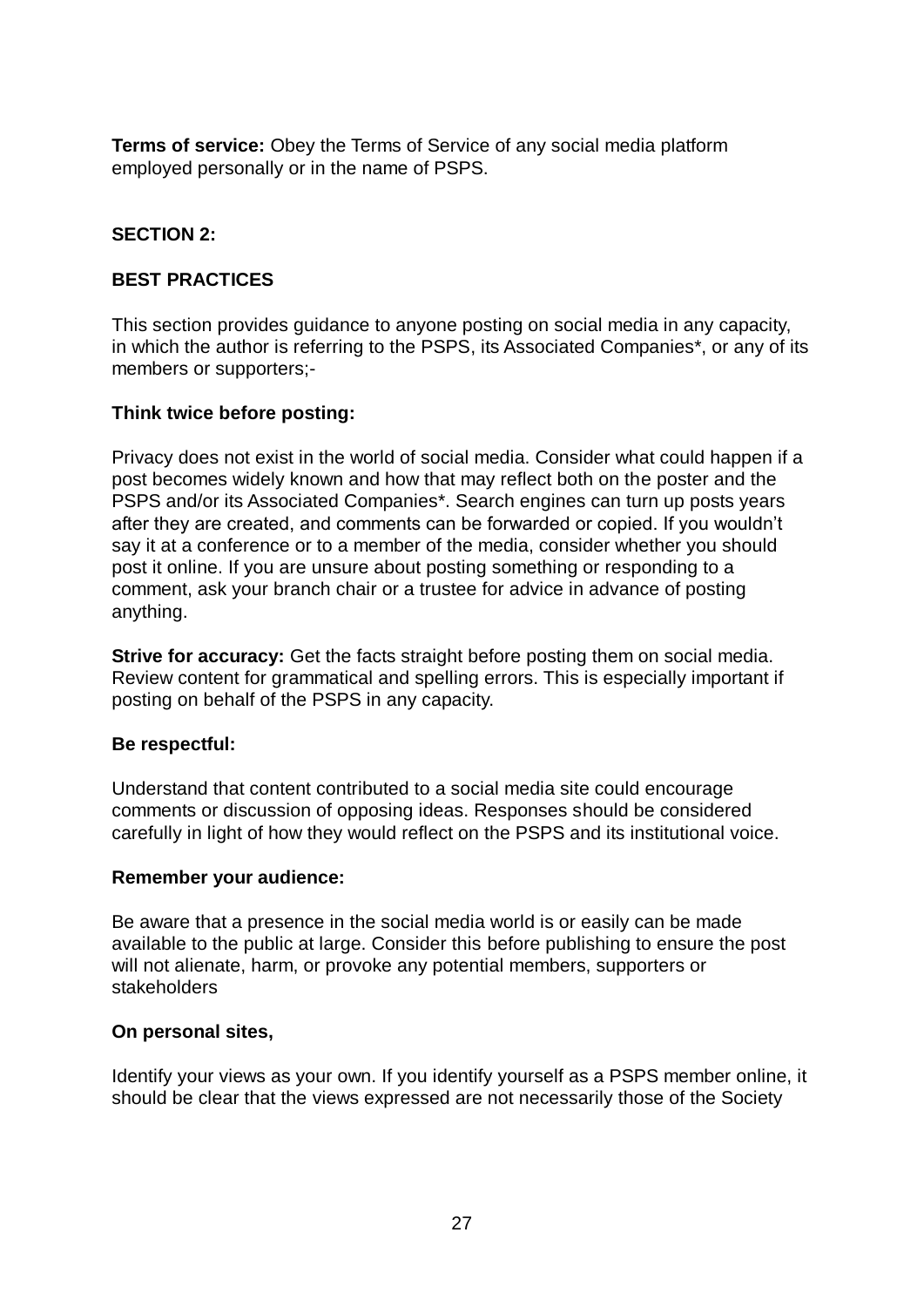# **Photography:**

Photographs posted on social media sites easily can be appropriated by others. Consider adding a watermark and/or posting images at 72 dpi and approximately 800x600 resolution to protect your intellectual property. Images at that size are sufficient for viewing on the Web, but not suitable for printing.

# **Complaints and Frustrations**

In the event that you wish to make a complaint or raise a grievance of some kind, you should put your complaint in writing to your branch chair, who will escalate the matter through the appropriate channels. It is PSPS policy to aim to remedy and respond to all complaints and grievances in an informal manner initially.

However, if you feel that your complaint is not being dealt with appropriately rather than use Social media as an outlet to vent your frustration, (which may cause damage to the reputation of the Society or its members, and potentially place you in a position where you are facing disciplinary action yourself), you should refer the matter to the Society's Secretary.

**\***PSPS's Associated Companies are deemed to be: -

Waverley Steam Navigation Ltd Waverley Excursions Ltd Waverley Excursions (Guernsey) Ltd Paddle Steamer Kingswear Castle Trust Ltd Paddle Steamer Kingswear Castle Trust Trading Ltd Loch Lomond Steamship Company Dart Pleasure Craft Ltd & Dart Valley Railway PLC - trading as Dartmouth Steam Railway and River boat Company MV Balmoral Fund Ltd And any other owner and or operator of a Paddle Steamer in the UK

Adopted by the Council of Management on 7 September 2013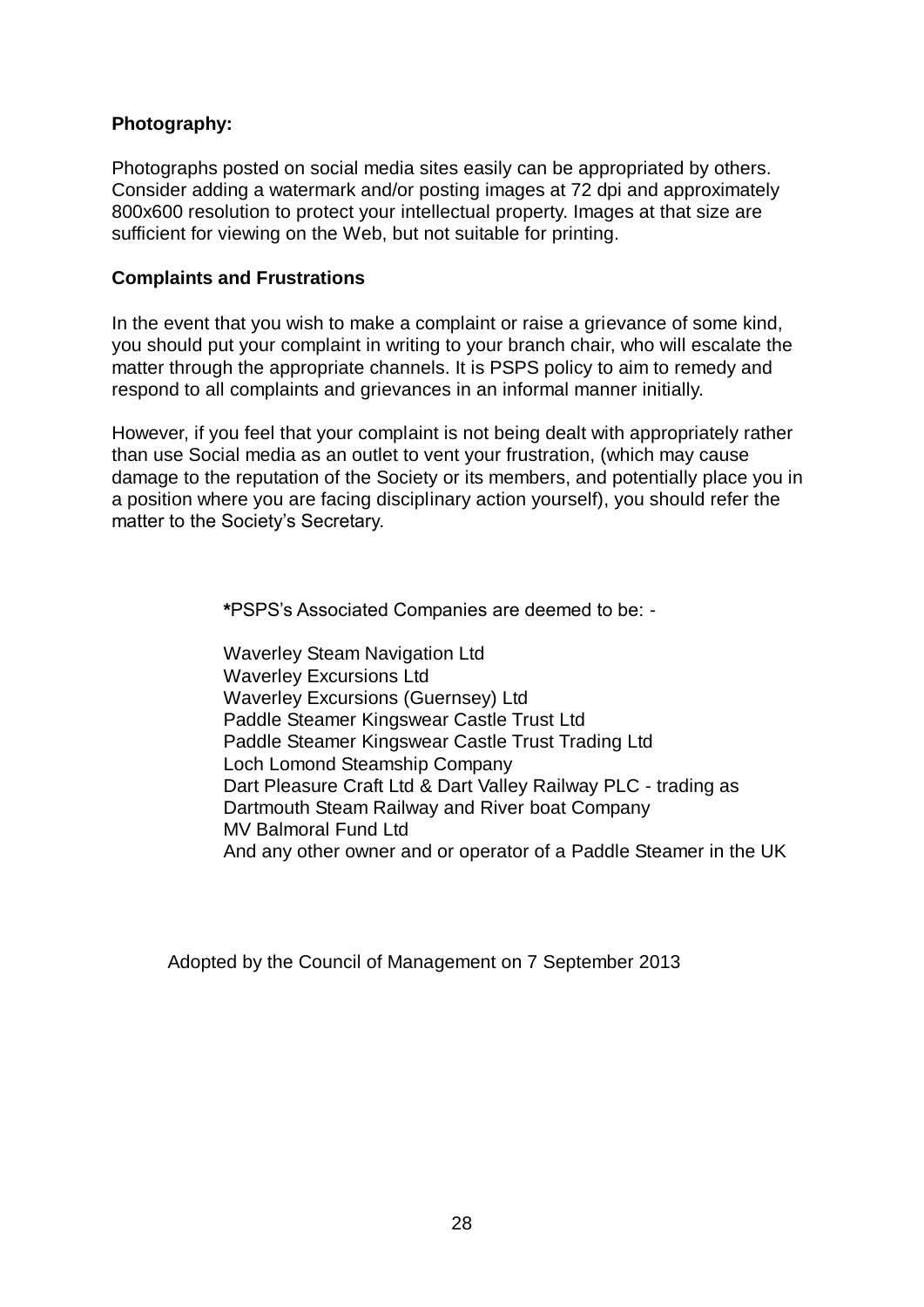# **Ordinary Resolution 4 proposed by Mr C. Nimmo**

I wish to put forward the following motion for consideration at the AGM of the Society. This motion addresses the considerable demands being placed on the Societies funds, and the desire of the majority of members to see all of our vessels under way in 2014. We all know that in life things have to be paid for. We know our vessels are expensive to maintain and to run. Hence my proposal, which runs as follows:

Notice be given that PSPS Membership Fees for the year 2014 be increased from the current 2013 levels from £23 per annum to £23 per month. Each of the other categories would be increased accordingly in line.

In recognition of this huge increase in costs to the individual member, and in recognition of the levels of funding that could as a result be forwarded to each and every one of our vessels to pay for items such as Bow Thrusters on Waverley, all the Balmoral's costs to meet her significant recertification costs for the 2014 season, advances to the continued restoration of the Medway Queen and whatever sums might be left in the kitty for the Maid of the Loch, that a new entitlement be created following the lines of the Friends of Waverley (FoW) scheme, which would be known as the "Freedom of OUR Vessels" scheme (FoV). In other words, all paying the increased subscription rates would, in effect, be entitled to sail on, or have admittance to, all of our vessels for free - subject to individual booking of the sailings as per the current Waverley scheme.

The one condition I would add to the FoV proposal is that all WSN Meeting minutes would now be made available to all PSPS members and also minutes of all WEL Meetings or at least a detailed monthly report. These documents would be made available by way of an internet link to ALL fully paid up PSPS Members in recognition of the major role they now had as funding enablers to the WSN and WEL.

Assuming 3,000 members this proposal would raise the Annual income of the PSPS from subscriptions from 3,000 times £23 - £ 69,000 per annum to the more useful sum of £ 828,000 per annum.

I believe all of the increased subscription revenue of £759,000 should be made available to the WSN to be applied to the preservation of ALL of OUR Vessels, and most importantly maintain all of them under the PSPS banner.

We would, as a result, be able to claim that we truly were THE Steamer Preservation Society but obviously Paddlers still maintaining a key role in "The Paddle Steamer Preservation Society".

In accordance with the regulations of the society I put forward this motion for due consideration by the membership at the AGM.

# **Response of the Council of Management**

# **The Council of Management recommends members to vote AGAINST the resolution.**

The Council believes one of the Society's strengths is its breadth of membership and consequently the level of subscription has to be readily affordable. Indeed,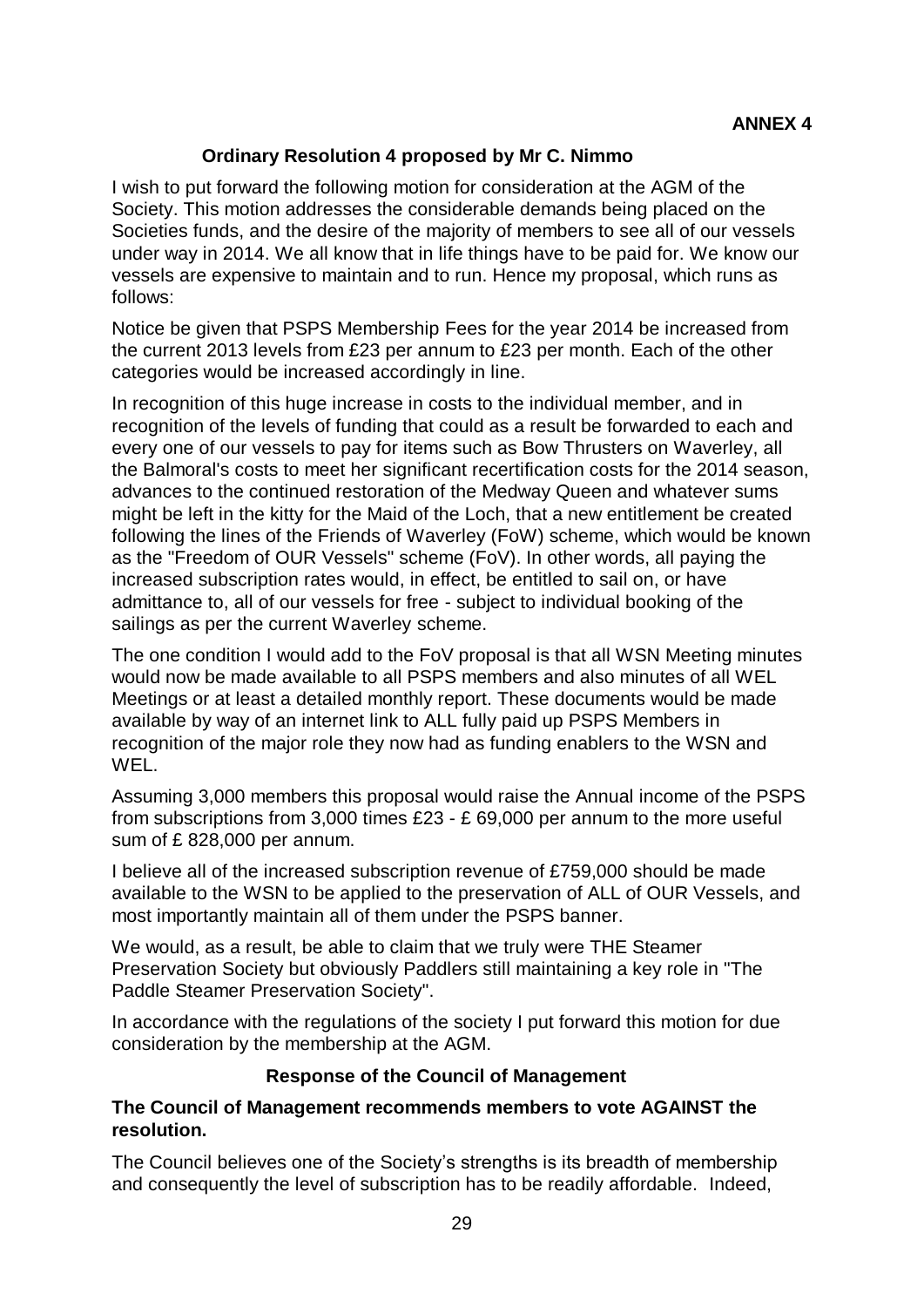its charitable nature means it must remain an inclusive body and not become a rich man's preserve. We do not accept that £23 per month (£276 per year) is readily affordable. In addition, a large majority of members already give what additional amount they can afford – either with their subscription, by regular giving or by participating in the members' draw or the Grand Draw.

We would also point out that all the ships Mr Nimmo mentions, apart from Waverley, are outside the Society's ambit. There would clearly be a cost involved in obtaining the access to create the Freedom of our Vessels facility.

We would also question Mr Nimmo's estimates. He states that the subscription income is £69,000, whereas we are expecting only £42,000 (as seniors, associates, juniors pay less than £23 and life members pay nothing annually). His estimate of income after the increase is £828,000 but our estimate is £504,000, assuming the unlikely event of full take up. Without conducting a survey, it is not possible to predict the level of take up, but if it were 10%, the income would be about £50,000 but the Society would only have about 300 members. All these figures exclude Gift Aid.

It should also be borne in mind that there would be a loss of existing Friends of Waverley income, ordinary Waverley fare income and PSPS donation income.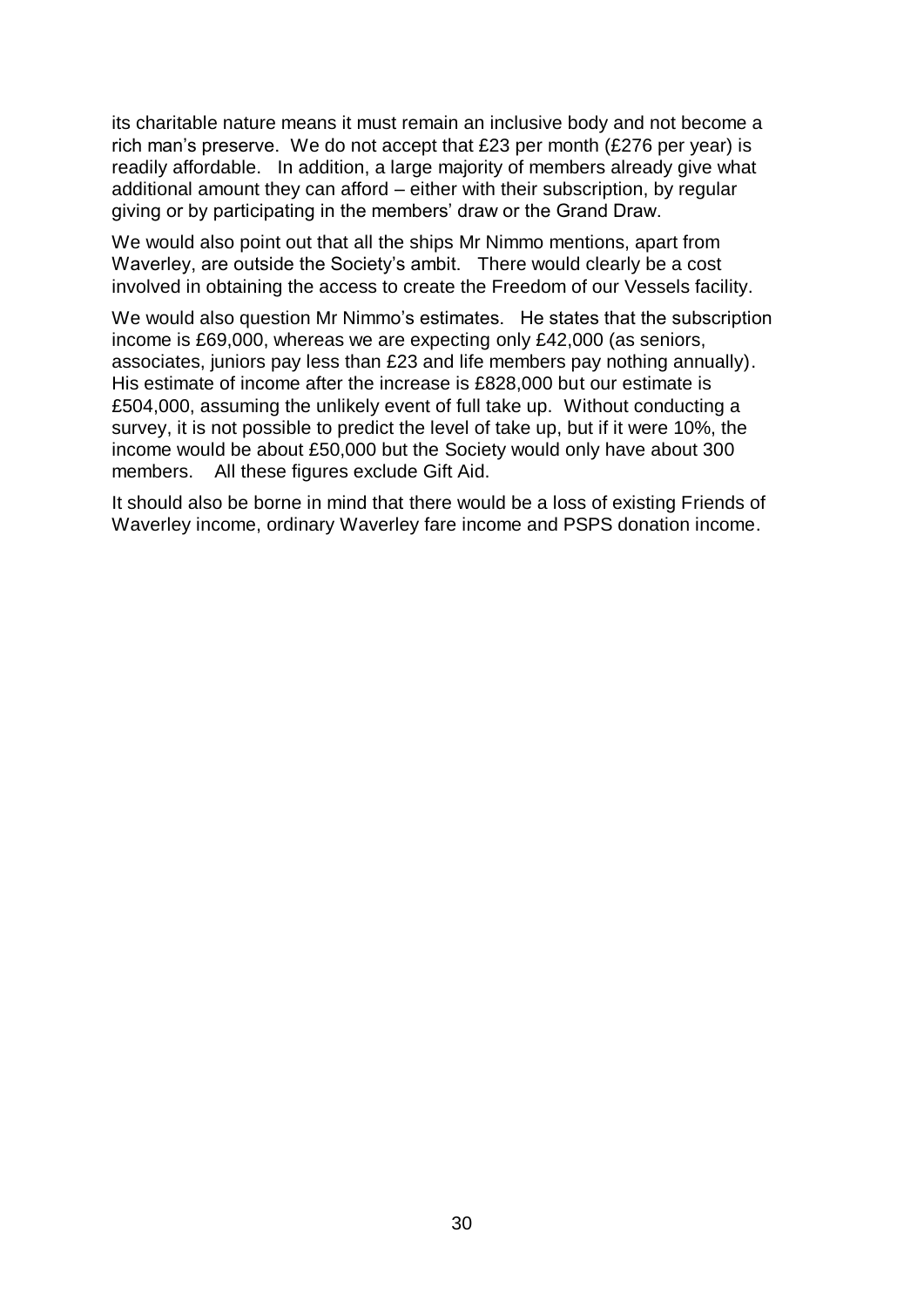# **THE PADDLE STEAMER PRESERVATION SOCIETY**

### **PROXY VOTING FORM – AGM 2013**

*If you wish to appoint someone other than the chairman of the meeting as your proxy, please delete the reference to the chairman and insert your proxy's name and address in the spaces provided. In the absence of instructions to the contrary, your proxy may vote or abstain as he or she thinks fit on the resolutions or other business (including amendments to resolutions) which come before the meeting.*

*Please note that junior members are not entitled to vote.*

I hereby appoint the chairman of the meeting/

Name: of

Address:.

As my proxy and, on a poll, to vote on my behalf at the Annual General Meeting of The Paddle Steamer Preservation Society to be held at 13.30 hours on Saturday 26 October 2013 at the National Railway Museum, York.

.

|                                                                                           | <b>FULL MEMBER</b> |                | <b>ASSOCIATE MEMBER</b> |                |
|-------------------------------------------------------------------------------------------|--------------------|----------------|-------------------------|----------------|
|                                                                                           | <b>FOR</b>         | <b>AGAINST</b> | <b>FOR</b>              | <b>AGAINST</b> |
| To elect of lain Dewar to the<br><b>Council of Management</b>                             |                    |                |                         |                |
| To appoint Adey, Fitzgerald<br>& Walker as Reporting<br><b>Accountants to the Society</b> |                    |                |                         |                |
| <b>Special Resolution 1</b>                                                               |                    |                |                         |                |
| <b>Ordinary Resolution 1</b>                                                              |                    |                |                         |                |
| <b>Ordinary Resolution 2</b>                                                              |                    |                |                         |                |
| <b>Ordinary Resolution 3</b>                                                              |                    |                |                         |                |

| Full Member's<br>Signature      | Name |
|---------------------------------|------|
| Associate Member's<br>Signature | Name |

**This form (or a copy) must be returned by 13.30 on Thursday 24 October to the Secretary, 17 Stockfield Close, Hazelmere, High Wycombe, HP15 7LA**